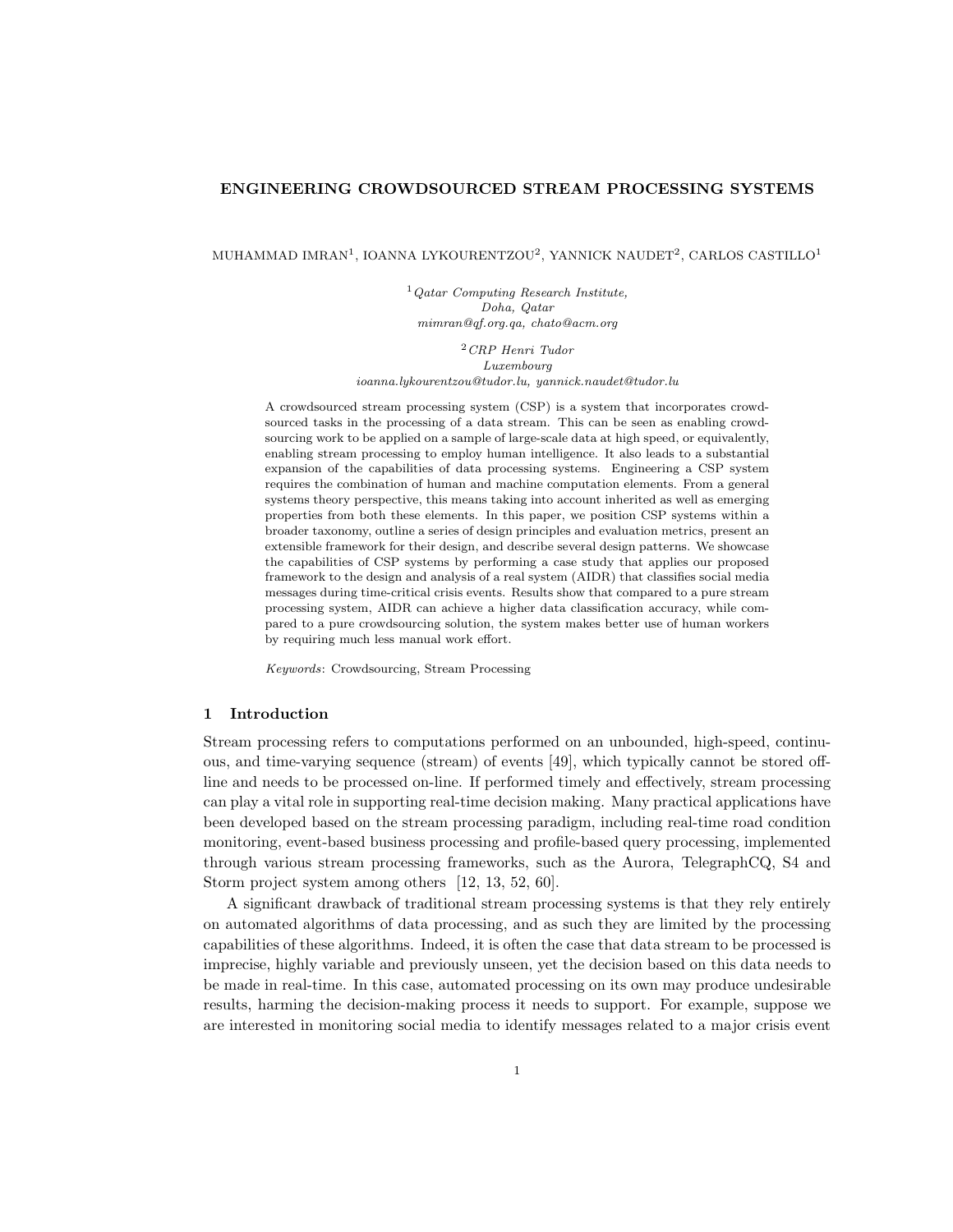(e.g. an epidemic spreading such as the H1N1 flu pandemic in 2009). The moment this data is issued it needs to be correctly categorized and classified, in order to inform health and policy decisions accurately and on time. Unfortunately, relying only on automated data processing algorithms may not be adequate, firstly because user-generated data in Twitter may partially be erroneous, due to human mistake or intentionally, and secondly because new data may have different characteristics than existing data used to create the algorithms used by the system. In machine learning, this is referred to as the *domain adaptation problem*, where due to concept drift and other issues, a model trained on one event does not perform well on another. Back to our previous example of epidemic spread detection, a fully automatic stream processing algorithm trained on data from the H1N1 epidemic, may not function correctly on a new epidemic (e.g. the MERS-coronavirus outbreak in 2014), for instance due to the presence of unique vectors (e.g. spread through camels instead of birds) which have not been seen in previous situations. Nevertheless, failing to correctly filter the stream data of the new situation may lead to incorrect conclusions. It therefore becomes apparent that in cases where critical—in terms of cost, time or other valuable resource—decision-making needs to take place in real-time, based on data streams that are potentially noisy and unseen, fully automated stream processing systems do not suffice. Similar scenarios to the above include detecting intrusion or fraud based on anomalous or unusual activities.

Crowdsourcing is a recent computing paradigm that has been used to address the above problems [\[29\]](#page-28-0). It refers to utilizing a large number of users (a crowd) to perform a task, by splitting it into several sub-tasks and allocating them to individual workers. Crowdsourcing presents the significant advantage of involving human intelligence; and with it, the ability of humans to categorize, filter and evaluate, often better than automated methods. In fact, crowdsourcing has proven to be better than current computer algorithms in numerous cases, ranging from image recognition and audio transcription to real-time document syntax checking. In our example above, crowdsourcing could make use of the ability of humans to make better sense of a textual message than any algorithm, and in this sense help categorize and disambiguate the information included in a crisis data stream much more effectively. Given that typical crowdsourcing relies entirely on human effort, which inevitably entails the risk for low recognition quality, typical crowdsourcing approaches apply redundancy, i.e. they allocate the same task to multiple workers. This redundancy decreases the throughput and increases the cost of crowdsourced processing. Adding to this problem is the fact that stream processing tasks, unlike other types of input to crowdsourcing, necessitate a very high response rate (throughput) from the crowd. For example, during the Hurricane Sandy a peak rate of 16,000 tweets/minute was observed, and in such case, pure crowdsourcing may easily fail due to human limitations. Summarizing, while fully automated processing may not be appropriate because of errors or quality issues, fully crowdsourced processing may not be appropriate because of processing time (throughput) and cost.

The above problem leads to the nascent class of crowdsourced stream processing systems (CSPs), which combine automatic and human processing elements applied on time-sensitive, often critical information in the form of data streams. Certain instances of such systems have recently appeared, requiring different amounts of automated and human involvement, and involving different architectural and design patterns, of which we provide an overview in the next sections. Despite their appeal and necessity, however, no concrete framework exists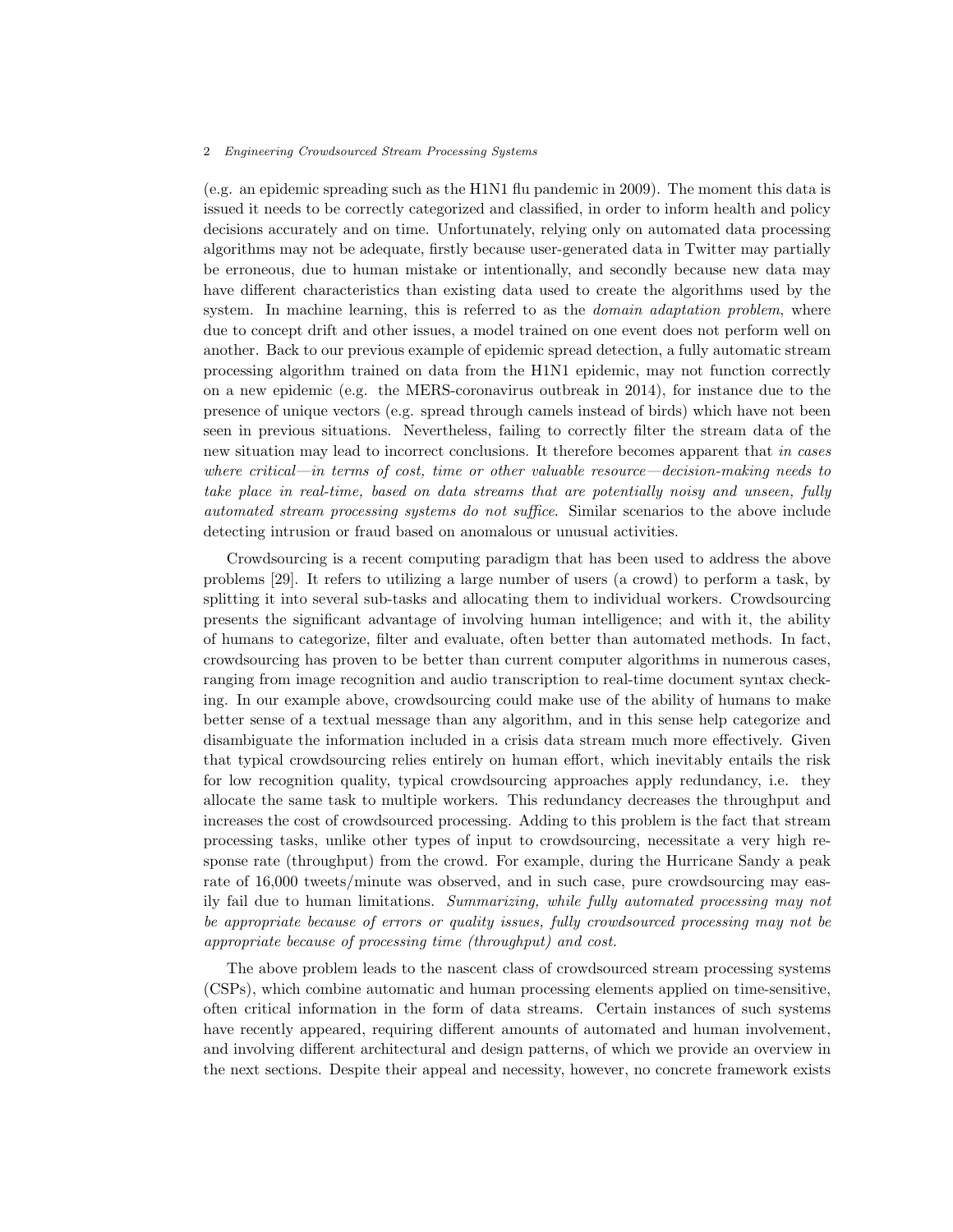currently to organize the characteristics, functionalities, architectural patterns and problem cases that CSP systems apply on. As a result, the design of CSPs today is ad-hoc and, at best, intuition-based. A systematic formalization and synthesis of these systems could significantly improve the design and engineering of CSP applications, leading to better designs and to performance improvements of current systems, and guiding the development of new ones. Given the added value and criticality of accurate, fast stream processing, and the abundance of applications that need it, one may easily understand why such systematization is essential. To the best of our knowledge, this is the first work attempting to systematize the description and analysis of CSPs through a concrete functional, architectural and evaluation framework.

Contribution and organization of this paper. First, we propose a generic framework for the design and analysis of crowdsourced stream processing systems. Our contribution begins in Section [2](#page-2-0) by positioning CSPs into a broader taxonomy of systems. Then we describe design objectives, principles and quantifiable evaluation criteria (Section [3\)](#page-7-0). In Section [4](#page-10-0) we introduce a generic application design framework in terms of composable elements and communication channels. In Section [5](#page-14-0) we present a series of design patterns to solve specific design problems. Section [6](#page-17-0) shows a case study in which we design and analyze a CSP system using our framework. Finally, Section [7](#page-23-0) outlines related work and Section [8](#page-25-0) summarizes our main conclusions.

#### <span id="page-2-0"></span>2 Characterizing crowdsourced stream processing systems

In this section we introduce the main characteristics of crowdsourced stream processing systems (CSPs). We start by providing a systemic view on CSPs, giving their elements, functions and properties. Then, we provide tangible examples of CSPs using a series of systems previously described in the literature.

# <span id="page-2-1"></span>2.1 The CSP system

In order to better understand what a CSP system is, we follow a relaxed systemic-modeling approach [\[3\]](#page-26-2), which borrows explanatory elements from systems science and General Systems Theory  $[6]$ . According to this theory, a system is a set of interacting elements that has emerging properties which are richer than the sum of the properties of its parts.

A system can be examined from two main perspectives [\[18\]](#page-27-0): (i) a behavioral or teleological perspective, where the system's behavior and goals are examined, and (ii) a structural perspective, where the system's structure, architecture and operations are considered. These perspectives are supported by notions that include environment, objective, function, element, relation and interface [\[59\]](#page-30-1), as illustrated by the system model of Figure [1,](#page-3-0) adapted from [\[59\]](#page-30-1). Environment is anything outside the system's boundaries. It influences the system as well as the system influences it. Objective is the system's finality at a given time, a notion that directly influences the system's structure and functionality. Function is the set of actions the system can execute in order to realize its objective. Element is a component of a system, which can itself be a system. Finally, *Interface* is the element through which the system establishes connections with its environment, each system's element having interfaces through which Relations with other elements are established. Environment, objective and function provide the behavioral perspective of the system, i.e. they denote the way the system acts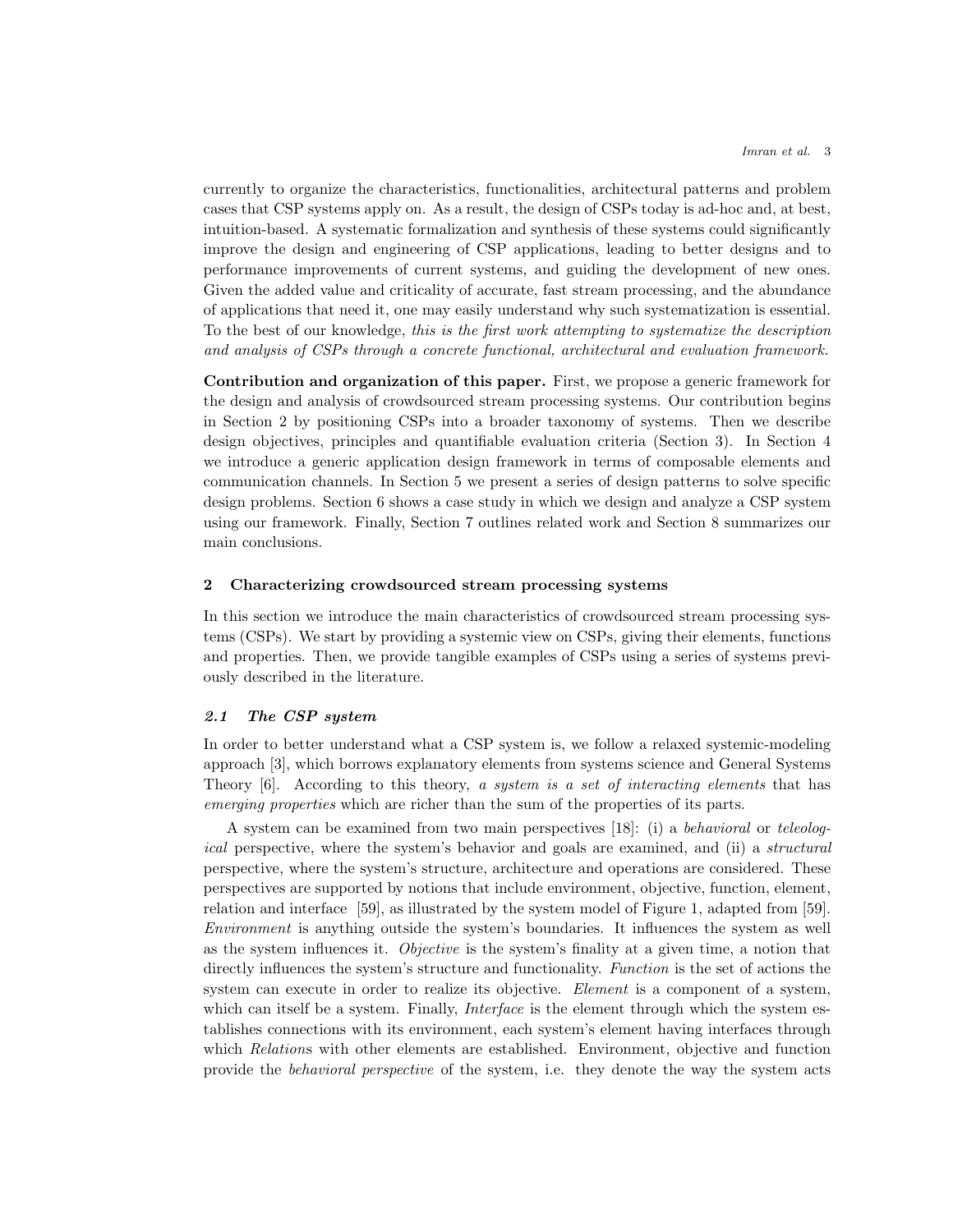and reacts. Element and interface provide the *structural perspective* of the system, i.e. they materialize the internal organization and architecture of the system.

<span id="page-3-0"></span>

Fig. 1. Simplified meta model of a System. Diamond arrow represents the composition relation.

A CSP is a combination of two systems: a Stream Processing system and a Crowdsourcing system. It keeps the objective of the first, while using the other as a tool to better reach this objective.

**Stream processing system.** From a *behavioral perspective*, the objective of a stream processing system is to process data streams. Example applications include data mining [\[74\]](#page-31-0), clustering [\[1,](#page-26-4) [85\]](#page-31-1), classification [\[84\]](#page-31-2), time series analysis [\[47,](#page-29-1) [86\]](#page-31-3) and burst detection [\[75\]](#page-31-4), among many others.

From a *structural perspective*, a stream processing system is a composition of *processing* elements that read an input data stream and write an output data stream. Typically, each processing element performs a fairly simple task and is thus easy to implement, debug and maintain. The data passed between elements are data streams as well. Apart from handling a particular type of data (data streams) and employing single-pass processing, another property of stream processing systems is that—at a structural level—each processing element is assumed to have limited memory/storage, i.e. the amount of data it can store is small in comparison to the total amount of data that passes through it [\[57\]](#page-30-2). Stream processing systems have important properties which will be evaluated to measure the system performances: latency (the time that it takes for a stream data item to be processed), throughput (the number of items processed/unit time), load adaptability (the response of the system to abrupt changes in the input load), processing quality (processing approximation error and probability of error, in case this system functions on the basis of an approximation algorithm).

Crowdsourcing system. From a behavioral perspective, the objective of a crowdsourcing system is to perform some tasks by using the intelligence of a large group of persons, called the crowd. Typically, the goal is to apply human intelligence to tasks that cannot be performed effectively by fully automated means. This is done by involving large numbers of workers who perform small portions of a larger task, improving the efficiency of more traditional ways of work organization by reducing completion time and cost.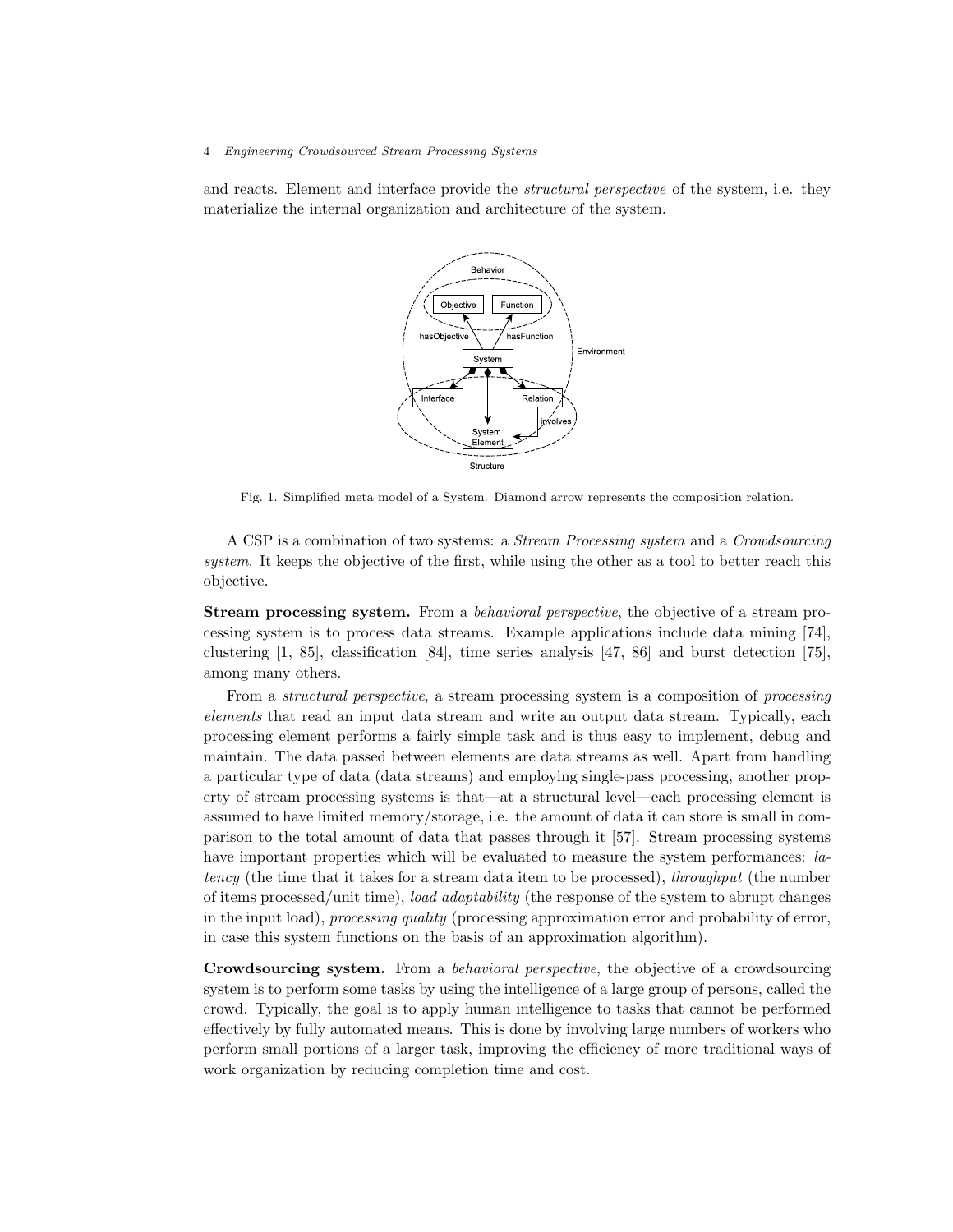From a *structural perspective*, a crowdsourcing system is composed of two subsystems interacting one with the other: an information system and the crowd. While the crowd brings along the power of its numbers and a large diversity of knowledge backgrounds, it still remains a human system that can have unpredictable behavior. Thus the crowd's influence on the crowdsourcing system is usually limited to the expected input of the former to the latter, an input that is moderated or filtered when necessary. When the crowd is given more freedom that can influence the functionality of the whole crowd system, more complex regulation mechanisms are put in place [\[58\]](#page-30-3).

At a more detailed level, crowdsourcing systems vary significantly in their structure (for comprehensive surveys see [\[19,](#page-27-1) [83\]](#page-31-5)). These variations depend on the application (knowledge or creativity-intensive or more mechanistic), type of input data (homogeneous or heterogeneous) and coordination mode (independent workers, collaboration, competition, mixed). Also, the type of task handled varies greatly from one crowdsourcing system to the other. Among the tasks that workers can execute, we may find: *providing input, correcting, validating* a given information, comparing, categorizing, but also searching for information, synthesizing knowledge and providing judgments, among others. This leads to prototypical classes of crowdsourcing tasks: binary classification, n-ary classification, and data entry contributions. In binary classification, workers are asked to give a "yes/no" answer to a given question, such as "do these suspicious activities constitute an attack?" [\[15\]](#page-27-2), "does this entity correspond to this word in this context?" [\[16\]](#page-27-3), "do these two records correspond to the same person?" [\[81\]](#page-31-6). Examples of *n-ary classification*, include determining if a word in a sentence represents a person, a place, or an organization [\[21\]](#page-27-4), determining if an emergency-related tweet describes infrastructure damage, casualties, injuries, needs, etc. [\[38\]](#page-28-1), determining which emotion corresponds to a tweet [\[49\]](#page-29-2), performing relevance assessments [\[2\]](#page-26-5), determining certain properties of a photo of a galaxy [\[42\]](#page-29-3), etc. In data-entry contributions, workers are asked to perform a data-entry task such as: "rewrite this sentence in a shorter way" [\[4\]](#page-26-6), "fill in the missing fields in this record" [\[23\]](#page-27-5), "make a drawing of an articulated figure" [\[16\]](#page-27-3), or provide free-text labels for an image [\[78\]](#page-31-7). Binary and n-ary classification tasks are usually more restricted, self-contained and can be more easily split to micro-task level, compared to data-entry ones.

Many real-time crowdsourcing applications (e.g. [\[23,](#page-27-5) [29\]](#page-28-0)), are designed to have low latency, and to rely on homogeneous input data, highly decomposable and self-contained tasks, parallelizable task handling and centralized work coordination. This kind of crowdsourcing is referred to as crowd processing [\[29\]](#page-28-0), and is the one that can be most easily integrated with stream processing systems to create CSPs.

As crowdsourcing is part of a CSP, key challenges of it are inherited by CSPs including dealing with the innate uncertainty of human work (e.g. workers might leave unexpectedly and their skills might vary [\[67\]](#page-30-4)), and the fact that crowdsourcing is in general slower and more costly per item than fully automatic processing. Then, the crowdsourcing properties that will be usually of concern in the design of a CSP are the crowdsourcing cost (the cost of the work of the people providing the human intelligence) and the *quality* of the crowd input.

Crowdsourced stream processing system (CSP). CSPs lie in the junction between automated stream processing systems and crowd processing systems. They inherit behaviors and structural elements from both, while demonstrating its own emerging properties. What CSPs inherit from stream processing systems is their general objective: to process input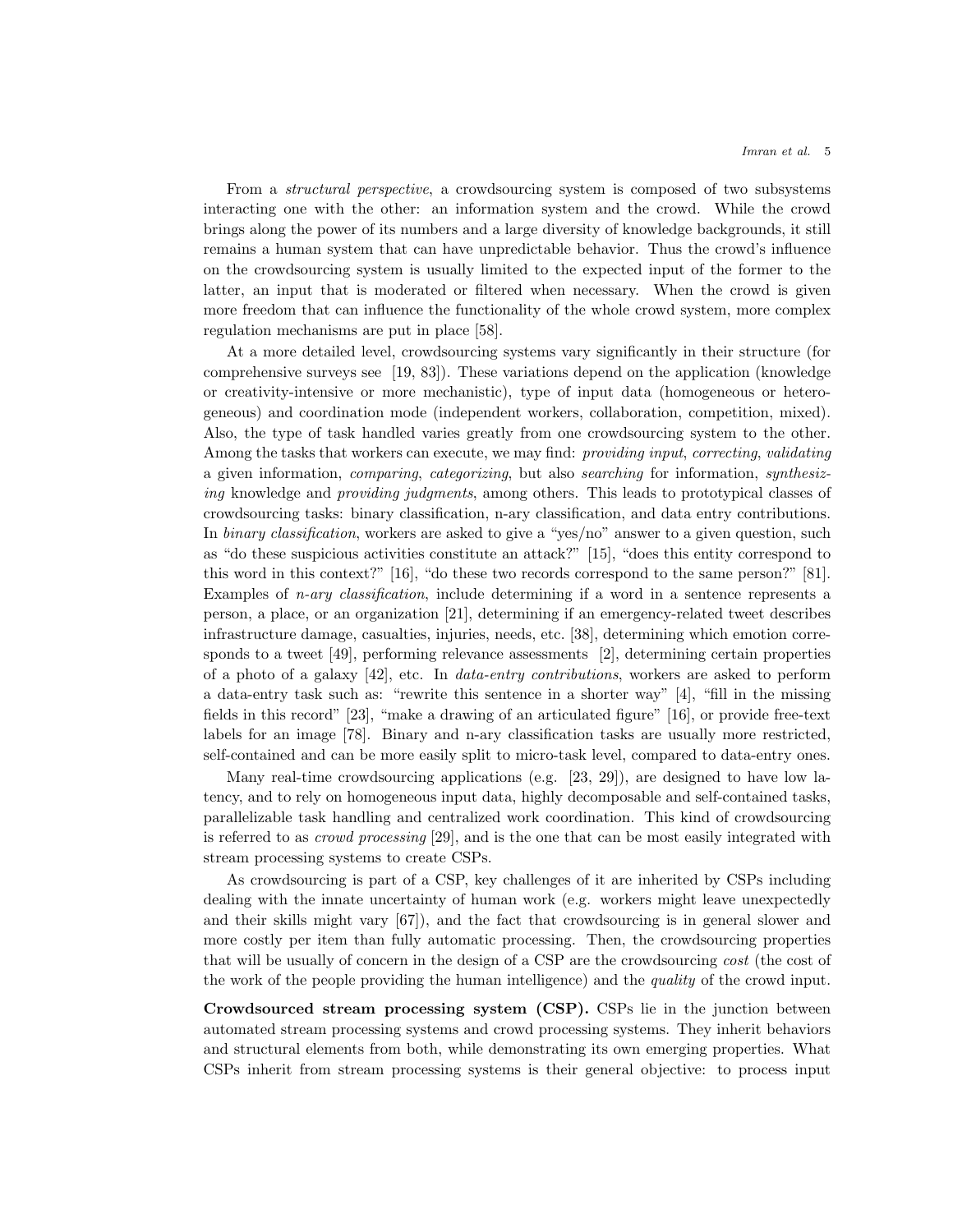Type of Processing Elements Functions Automatic Processing Element (APE) Computation Filtering Task generation Task assignment Task aggregation Crowdsourced Processing Element (CSPE) Binary classification N-ary classification Data entry

<span id="page-5-0"></span>Table 1. Types of processing elements CSP systems contain, with relations and some indicative functions.

streams efficiently. What differentiates them is the *class of problems* that CSPs can handle. From crowdsourcing systems, CSPs inherit the capability of executing data processing tasks that require human intelligence, in contrast to the tasks traditional stream processing systems execute, which can be done by computer algorithms alone. In addition, CSP inherits the uncertainty/variability introduced by human work, and its costs, which necessitates methods and design choices to mitigate it.

From a *structural perspective* a CSP is composed of processing elements (PE), which involve either human or machine elements: crowdsourced PE (CSPE) and automatic PE (APE). These elements can be combined in different ways. We may distinguish two prototypical connection topologies, which generate three possible kind of relations:

- Parallel. In parallel connections, both automatic and crowdsourced processing elements function on the same type of task and layer of data stream processing, therefore such tasks have no dependencies.
- Serial. In serial connections, tasks have dependencies among them, requiring a certain degree of serialization in their processing.
- $\bullet$  Hybrid. We remark that in general for solving real-world problems, hybrid topologies are used, involving a combination of parallel and serial connections.

In general, in a CSP the combination of automatic and crowdsourced processing elements is such that it avoids having crowdsourced processing elements in high-volume critical paths, employing them only in non-critical paths or in low-volume areas of a critical path. The volume of data to be processed by crowdsourced processing elements is often reduced by automatic processing elements performing filtering or aggregation operations.

From a *behavioral perspective* the objective of CSPs is to process data streams. This is supported by different functions given to the APE or CSPE elements, which we detail in the following. Some tasks that workers can execute within a CSP include providing input to other processing elements, correcting an element's output, validating that an element performed as expected, and training the automated processing elements so that they can learn to perform a task. The most suitable tasks for crowdsourced processing elements are those that involve crowd processing (such as binary and n-ary classification), while open-ended tasks are harder to integrate in a CSP because they may not be self-contained and are often non-decomposable.

Whereas crowdsourced processing elements deal with higher-difficulty tasks, automatic processing elements are employed for efficiency. Indicatively, we can distinguish between five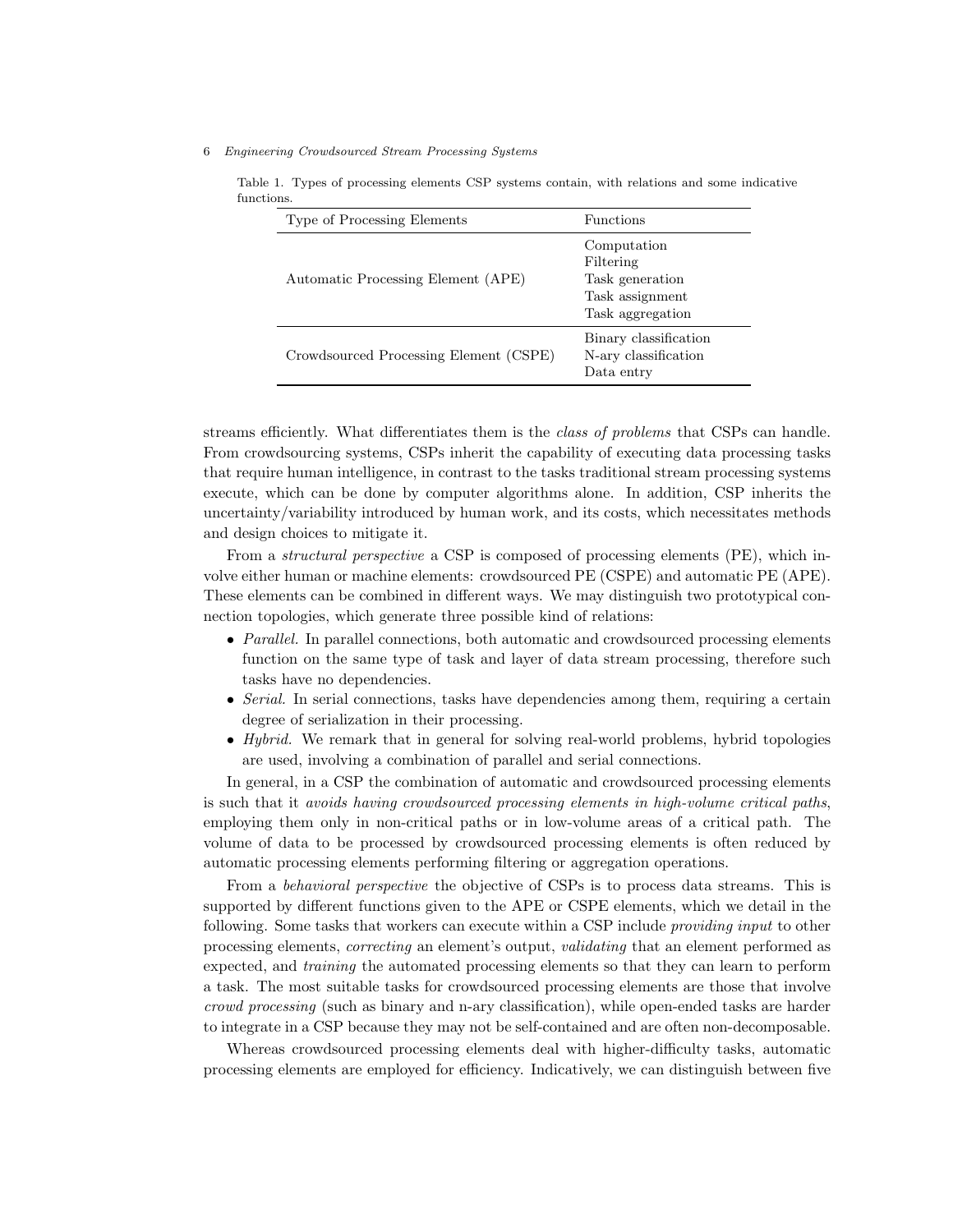<span id="page-6-0"></span>

| rapio 2. Throe mandative examples of Opt s. |                                   |                              |                         |  |
|---------------------------------------------|-----------------------------------|------------------------------|-------------------------|--|
| Example CSPs                                | Crowdsourced processing           | Automatic processing         | Dominant<br>composition |  |
| Network intrusion<br>detection [63]         | input; binary<br>classification   | filter                       | serial                  |  |
| Automatic online<br>classification $[81]$   | training; n-ary<br>classification | task generation              | hybrid                  |  |
| On-demand missing<br>data completion $[23]$ | input; comparison                 | task generation, aggregation | hybrid                  |  |

Table 2. Three indicative examples of CSPs.

functions for the APE (see Table [1\)](#page-5-0). First, and perhaps most frequently, automatic elements can be used to perform arbitrary computations over the data (transform, aggregate, sort, join, etc. [\[56\]](#page-29-4)). Secondly, automatic elements can be used for task filtering: performing sampling to reduce the number of elements that need to be processed. This may help to reduce the number of crowdsourcing calls by selectively using crowdsourcing only for difficult items (e.g. [\[16,](#page-27-3) [42\]](#page-29-3)). Third, automatic elements can be used for automatic task generation, as in the case of systems that need to convert input streams into questions for humans (e.g. graph searching in  $[64]$ , crowd-assisted data joins in  $[23]$ . Fourth, automatic elements can be used for task assignment purposes to ensure each crowdsourcing worker receives a task s/he is most capable of doing, e.g., with the online algorithm described in [\[32\]](#page-28-2). Finally, automatic elements can be used for aggregation of the output of other processing elements, for instance in order to ensure output quality through redundancy, as in the "get-another-label" system [\[41\]](#page-28-3).

In section [4,](#page-10-0) we will provide a prototypical structure of a CSP and detail more precisely APE and CSPE and the way they function together.

#### 2.2 Examples

We close this section by illustrating three indicative CSPs examples, categorized according to the functions of the automatic processing and crowdsourced processing elements and the kind of relation between them (Table [2\)](#page-6-0).

Network intrusion detection. Automatic processing elements monitor network or system logs, to detect candidate malicious activities and generate alarm reports about possible attacks [\[63\]](#page-30-5). Human input is then needed to manually verify candidate alarms and take further action (perform remedy, re-tune the system) in response. Processing composition in this example is serial, with the automated element performing the filtering part (detect) and the human element performing binary classification (verified attack or not).

Automatic online classification. Crowdsourced processing elements are asked to correct n-ary classification of entities (e.g. mentions of people or places in a text) into semantic clusters, helping at the same time to train the automated element of the CSP into performing more accurate automatic classifications [\[81\]](#page-31-6). In this case, datasets can be static or dynamic (query-dependent). The processing composition in this system is hybrid (namely, a loop), with the automated element generating entity resolution questions, humans answering them and then these answers being sent back to the automated elements for training and decision purposes.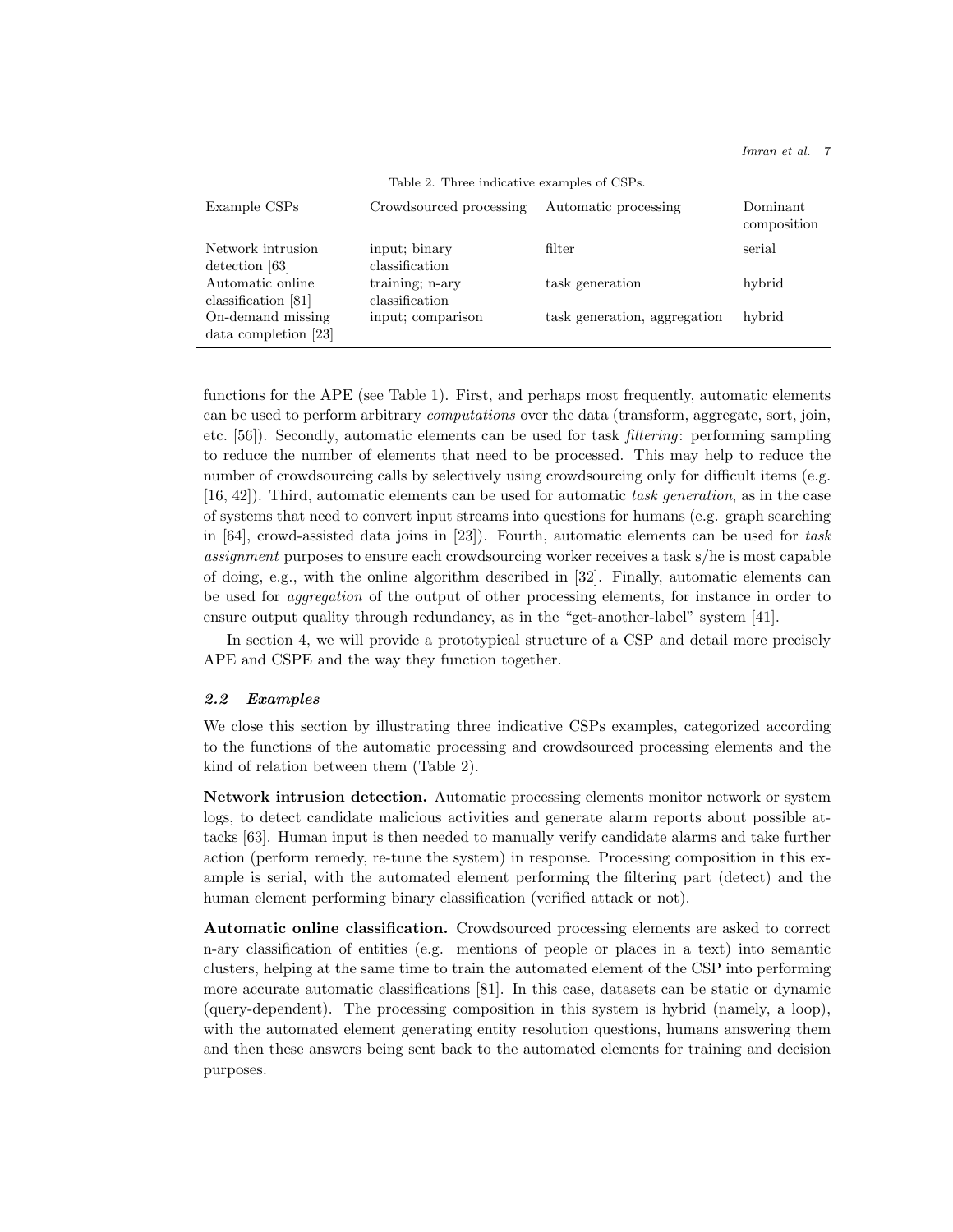<span id="page-7-1"></span>

| rable 9. Design objectives and principles |                          |                                            |                     |  |
|-------------------------------------------|--------------------------|--------------------------------------------|---------------------|--|
|                                           |                          | Design principles                          |                     |  |
| Design objective                          | Example metric           | Automatic components                       | Crowdsourced        |  |
|                                           |                          |                                            | components          |  |
| Low Latency                               | End-to-end time          | Keep-items-moving                          | Simple tasks        |  |
| High Throughput                           | Output items per unit of | High-performance                           | Task automation     |  |
|                                           | time                     | processing                                 |                     |  |
| Adaptabil-<br>Load                        | Rate response function   | Load shedding, load                        | Task prioritization |  |
| ity                                       |                          | queueing                                   |                     |  |
| Cost Effectiveness                        | Cost vs.                 |                                            | Task frugality      |  |
|                                           | quality/throughput/etc.  |                                            |                     |  |
| High Quality                              | Application-dependent    | Redundancy/aggregation and quality control |                     |  |

Table 3. Design objectives and principles

On-demand missing data completion. Crowdsourced processing elements are orchestrated to fill in missing data with respect to a query [\[23\]](#page-27-5). Among other operations, in this system crowdsourcing workers complete missing data in tuples that need to be selected or compared with other tuples in response to a query. Queries are not known beforehand, and the underlying dataset can change over time.

# <span id="page-7-0"></span>3 Design objectives, principles and metrics

In the previous section we presented a characterization of crowdsourced stream processing systems. In this section we give design principles that help building efficient systems. This efficiency can be achieved through optimising the important properties of CSPs inherited from its parents: stream processing and crowdsourced systems (see section [2.1\)](#page-2-1). Each resulting design objective is quantifiable through a certain metric, and trade-offs among different objectives may occur, as summarized on Table [3.](#page-7-1)

The first three objectives (low latency, high throughput and load adaptability) are common in the stream processing literature (e.g. [\[56,](#page-29-4) [77\]](#page-31-8)); while they are not crowdsourcing-specific, we adapt them to the crowdsourced stream processing setting. We do so by indicating how to address each objective in the automatic and crowdsourced components of the system. The last two objectives (cost effectiveness and high quality) are a consequence of the presence of humans as part of the system.

# 3.1 Low Latency

Latency is the time it takes for an item to be processed, and a low latency system takes less time to deliver results than a high latency system. In the literature, low-latency crowdsourcing stream processing systems have been referred to as real-time crowdsourcing systems (e.g.  $[5, 45]$  $[5, 45]$  $[5, 45]$ ).

Measuring latency. A typical measure for the latency of a system is the average latency of the items traversing through it. The latency of an item is trivial to compute if the mapping from input to output items is one-to-one. If that is not the case (e.g. because each output item depends on several input items that arrived at different times), then for each input item that contributed to one or more output items, its latency can be measured as the time it took for the first such output item to be produced.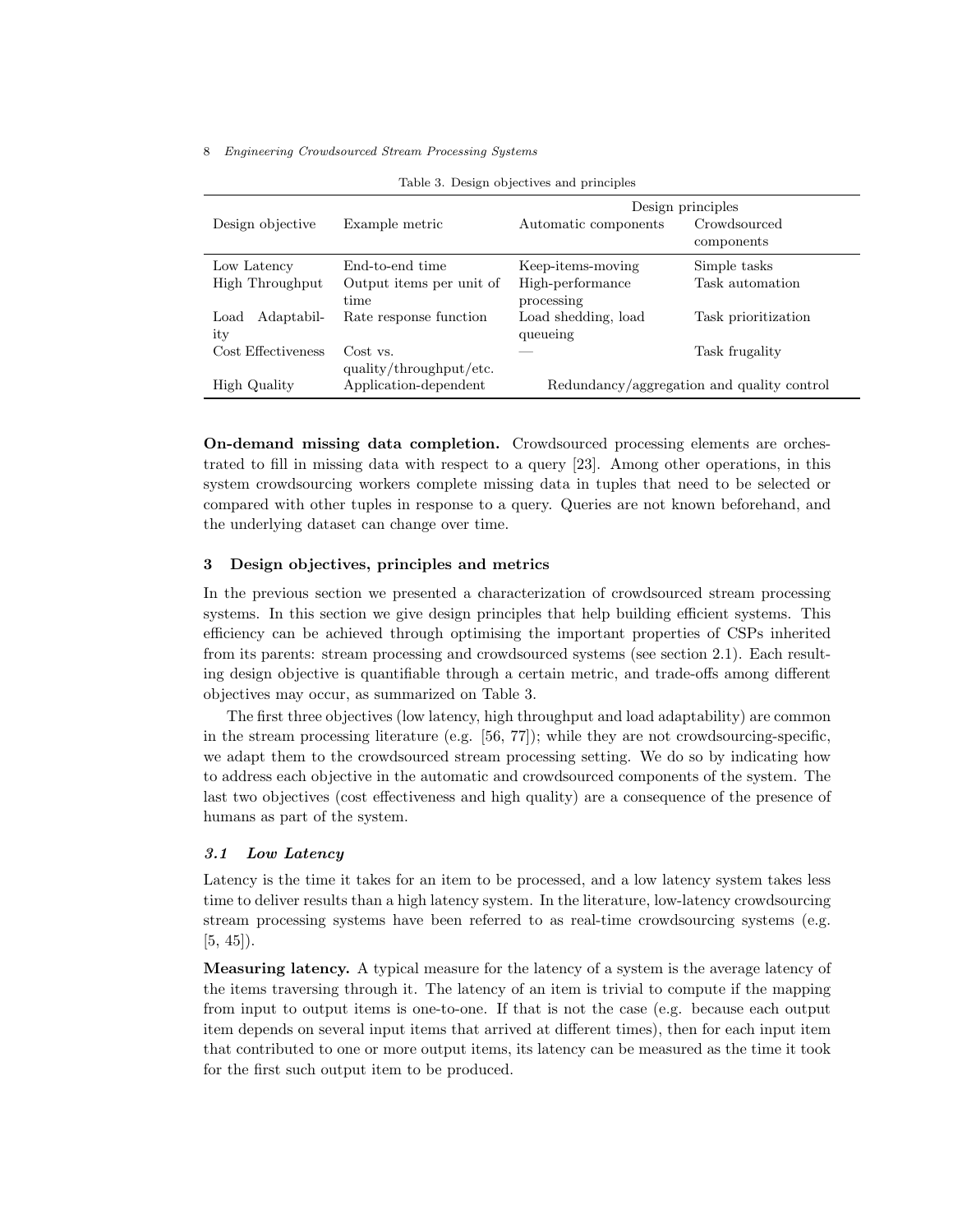### 3.1.1 Automatic components: keep data moving

Automatic components should avoid unnecessary latencies due to network delays, storage operations, or other causes. Input items may be out-of-order, missing or delayed. Automatic processing elements should use non-blocking operations, never waiting indefinitely for some data items to arrive before continuing processing [\[73\]](#page-31-9).

#### <span id="page-8-0"></span>3.1.2 Crowdsourced components: simple tasks

Task design depends on many aspects that include incentives, interface, task description, and more importantly the task itself [\[22,](#page-27-6) [45\]](#page-29-5). Research and practice suggest to decompose complex tasks into simple subtasks, where each task is designed to be simple and follow specific requirements. This can not be understated, as it helps both to reduce the cost and to increase the quality of work. Simpler tasks are completed earlier [\[34\]](#page-28-4), not only because each task is completed faster, but because the pool of people with the skills required to complete a task is larger if the task is simpler. A difficult task may introduce latency, and it may also reduce output quality [\[43\]](#page-29-6).

Task decomposition helps reduce individual task complexity. The latency of the decomposed task may be lower if each individual task can be answered faster and/or by a potentially larger group of crowdsourcing workers. We note that task decomposition may have different constraints across applications. While in general tasks should be as simple as possible, in some cases it may be efficient to bundle a few sub-tasks together, e.g. to reduce context switching and reduce latency.

# 3.2 High Throughput

Throughput is the speed at which items are processed: a high-throughput system can process more items per unit of time than a low-throughput one. The throughput of a system is a function of its design and of the throughput of its components.

Measuring throughput. Throughput can be measured as output items per unit of time, e.g. items/second.

## 3.2.1 Automatic components: high performance

A stream processing system should process and accommodate long-running analysis requirements almost in real-time [\[77\]](#page-31-8). Each automatic processing element must be implemented to have high performance, and the application infrastructure including communication channels must be able to have a high throughput.

#### 3.2.2 Crowdsourced components: task automation

In a crowdsourced stream processing system, in general the throughput of the crowdsourced processing components is lower than that of the crowdsourced processing components. Crowdsourced components may become a bottleneck.

Automating as much work as possible is a way of maintaining a high throughput: any aspect that can be automated should be not passed to a crowd. For instance in binary classification if we are searching for items belonging to a positive class, if an item can be automatically classified into the negative class, it does not need to be given to crowdsourcing workers.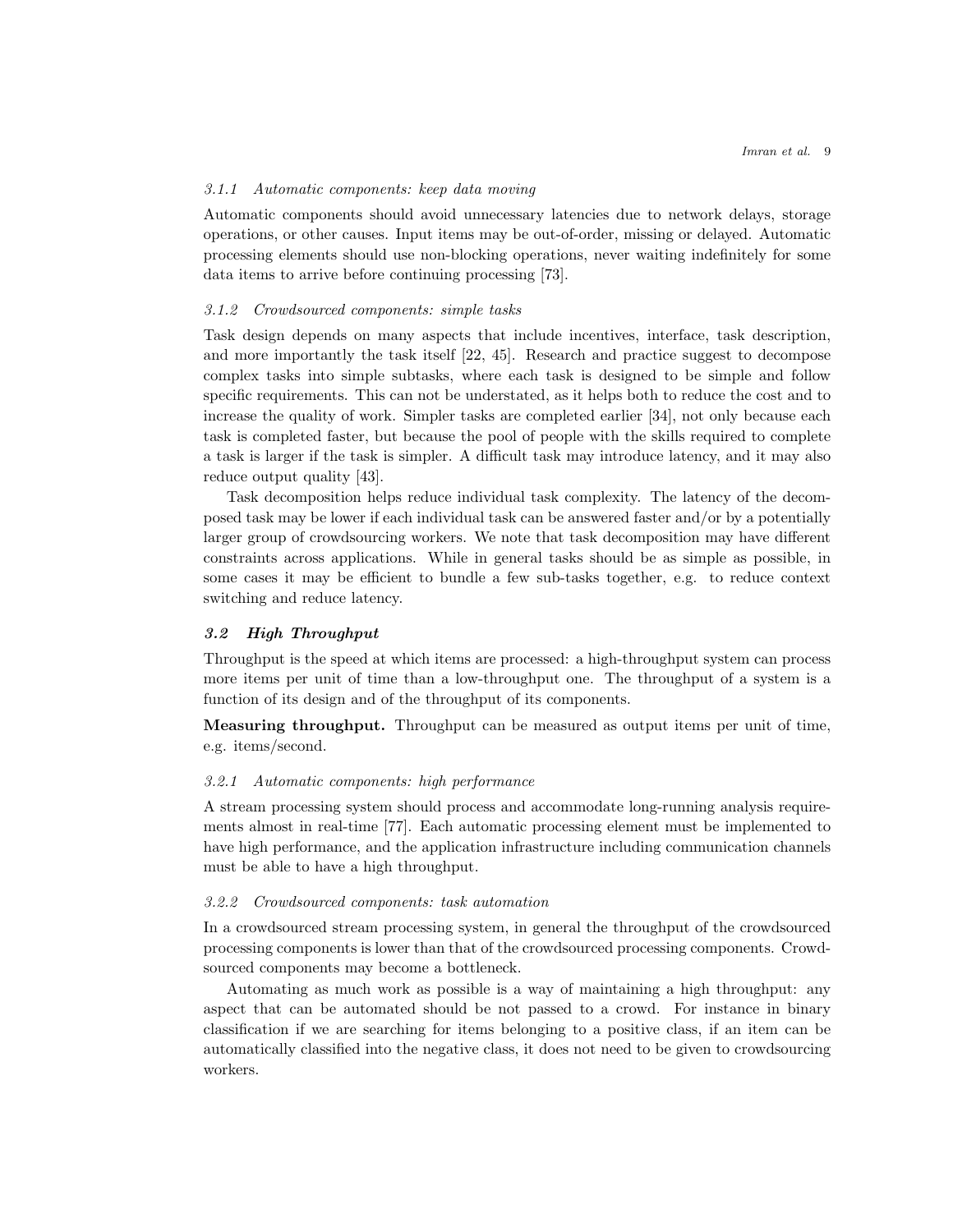# 3.3 Load Adaptability

The rate of input data may experience sudden changes including significant bursts. Adaptability is the capacity of the system to respond to a surge in demand.

Measuring load adaptability. Adaptability can be measured as the response function of throughput and latency vs input load. Ideally, these variables should not be strongly affected by increases in input load. In other words, we should not observe a significant reduction in throughput, or a significant increase in latency.

## 3.3.1 Automatic components: load shedding/queuing

Surges in input rate may require to use *load shedding*, this is, completely ignoring data items that are beyond the processing capabilities of a processing element at a given time [\[76\]](#page-31-10). Buffering may prevent shedding by allowing *load queuing*, using a bounded-size queue.

#### 3.3.2 Crowdsourced components: task prioritization

The system should prevent crowdsourcing from becoming a bottleneck. This can be done by having a method for prioritizing tasks, in such a way that during periods of increased input rate, more tasks are taken by automatic parts of the system than normally. This may be done at the expense of output quality, if necessary.

For instance, Demartini et al. [\[16\]](#page-27-3) pass to the crowd only tasks (in their case, entity linking tasks) for which an automatic system is uncertain, i.e. it has not given with high-confidence a positive or a negative answer. The thresholds of what constitute a high-confidence answer could be tunned to be able to handle more input items per unit of time.

### 3.4 Cost effectiveness

Given that crowdsourcing work is neither unlimited in supply nor free (even when done by volunteers, their time and motivation are precious resources), a principle of task frugality needs to be applied.

Crowdsourcing is usually compensated in proportion to the time spent by workers. Cost is therefore a function of (i) the payment per unit of time, (ii) of the number of items to process, (iii) the time needed by each worker to complete one item, and (iv) the plurality of workers per item. Effort is also a parameter, eventually translatable to cost as well. Increasing the payment per unit of time seems to have little effect in work quality, but can help reduce its latency [\[54\]](#page-29-7).

The number of items to process is related to task automation—replacing crowd processing by automatic processing when possible—but also to the way processing elements are composed. Similarly to query planning in traditional database systems, heuristics or optimization methods can be used to determine the order in which automatic and crowdsourcing operations need to be done [\[23\]](#page-27-5). Task workflow design can be optimized through automatic processing elements, as described by Dai et al. [\[14\]](#page-26-8).

The time and effort needed by each worker to complete one item can be decreased by decreasing task subjectivity and difficulty, for instance by decomposing into smaller subtasks, which may also lead to lower latency (Section [3.1.2\)](#page-8-0). Task completion time can also be reduced by using more efficient worker-to-task allocation schemas, e.g., based on the average completion time and skills of each worker [\[9\]](#page-26-9).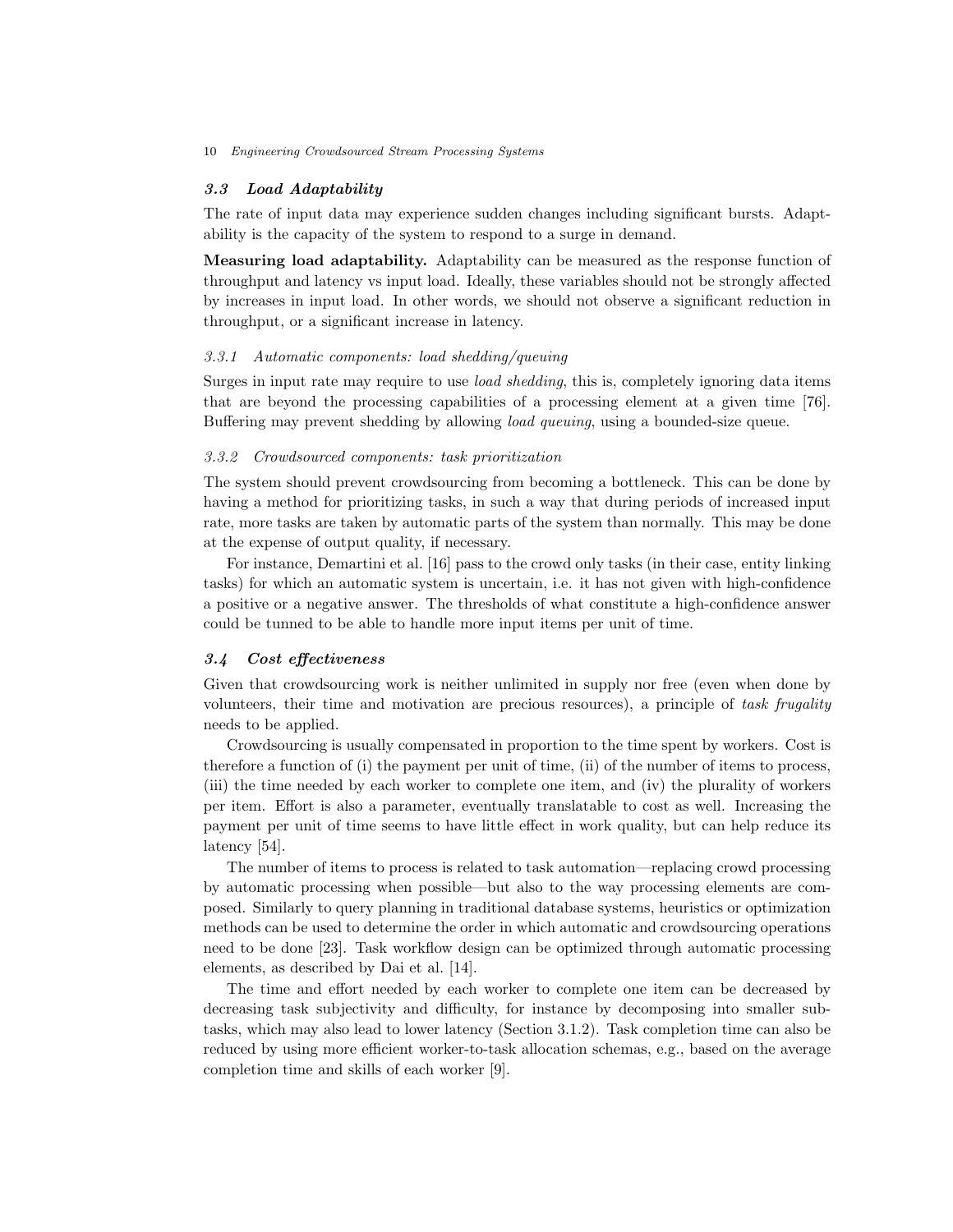The plurality of workers per item reduces the effect of cheaters/spammers by using aggregated labels. This can be optimized by using a cost-sensitive objective, e.g., combining cost with quality as in [\[26\]](#page-27-7).

Measuring cost effectiveness. This can be done in comparison with other aspects, e.g. cost/latency, cost/quality, etc. For instance, in [\[20\]](#page-27-8) it is shown how larger budgets (in their case, fraction of items that are crowdsourced) yield better overall accuracy. The time to complete a task is also reduced when payment is increased [\[31,](#page-28-5) [54\]](#page-29-7).

## <span id="page-10-2"></span>3.5 High quality

The addition of human elements makes crowdsourcing stream processing non-deterministic. Crowds vary in their composition and individual workers may provide varying levels of quality.

Output quality can be maintained by the interaction between automatic and crowdsourced components through operations such as aggregation, quality management and cheating detection (as mentioned e.g., in [\[83\]](#page-31-5) and others). Section [5.1](#page-14-1) describes a design pattern ("quality assurance loop") based on this type of interaction. Furthermore, the automated elements can play an important role in regards to incentives engineering, for example in diversifying task recommendations (bored workers perform worse than interested ones [\[44\]](#page-29-8)), as well as in allocating incentives to tasks [\[82\]](#page-31-11), with an aim to attract qualitative worker contributions and thus increase overall task quality.

Measuring quality. Quality should be measured in an application-dependent manner. The metric may be binary (correct item vs. incorrect item) or continuous, and it may not be a single scalar but comprise several aspects.

## <span id="page-10-0"></span>4 General CSP Framework

Taking into account the characteristics of CSP systems and the design principles presented above, in this section and the following one, we describe a framework for their design. In accordance with the CSP system model provided in section [2,](#page-2-0) this framework allows specifying the elements of a CSP system and communication flows among them, in a standardized way that allows to easily create various kinds of topologies, and to modify them when required. In the following we detail the proposed CSP design framework from a *system-level* (Section [4.1\)](#page-10-1), processing elements (Section [4.2\)](#page-11-0) and communication flows perspective. (Section [4.3\)](#page-12-0).

# <span id="page-10-1"></span>4.1 System-level technical CSP meta-model

While the systemic model provided in section [2](#page-2-0) offers a high-level view, Figure [2](#page-11-1) of this section provides a technical meta-model for CSP systems. This figure follows the classical applicationlevel description of software systems, with focus on stream processing systems (e.g. [\[27,](#page-27-9) [60\]](#page-30-0)). According to this, the basic building blocks of stream processing systems are well-defined software components, which perform various kinds of jobs, and can be connected/composed together. Similarly, in the CSP meta-model we find the core elements of a CSP system: one or more processing elements  $(PE)$ , which can be computer-driven or human-driven (resp. APE or CSPE). Each PE performs dedicated tasks, and it may depend on other processing elements in terms of data requirements. The PEs are connected through communication flows for data or control, which are modeled using the *Data flow* and *Control flow* concepts. The data flow connections tie *input ports* and *output ports*. Data items are emitted from their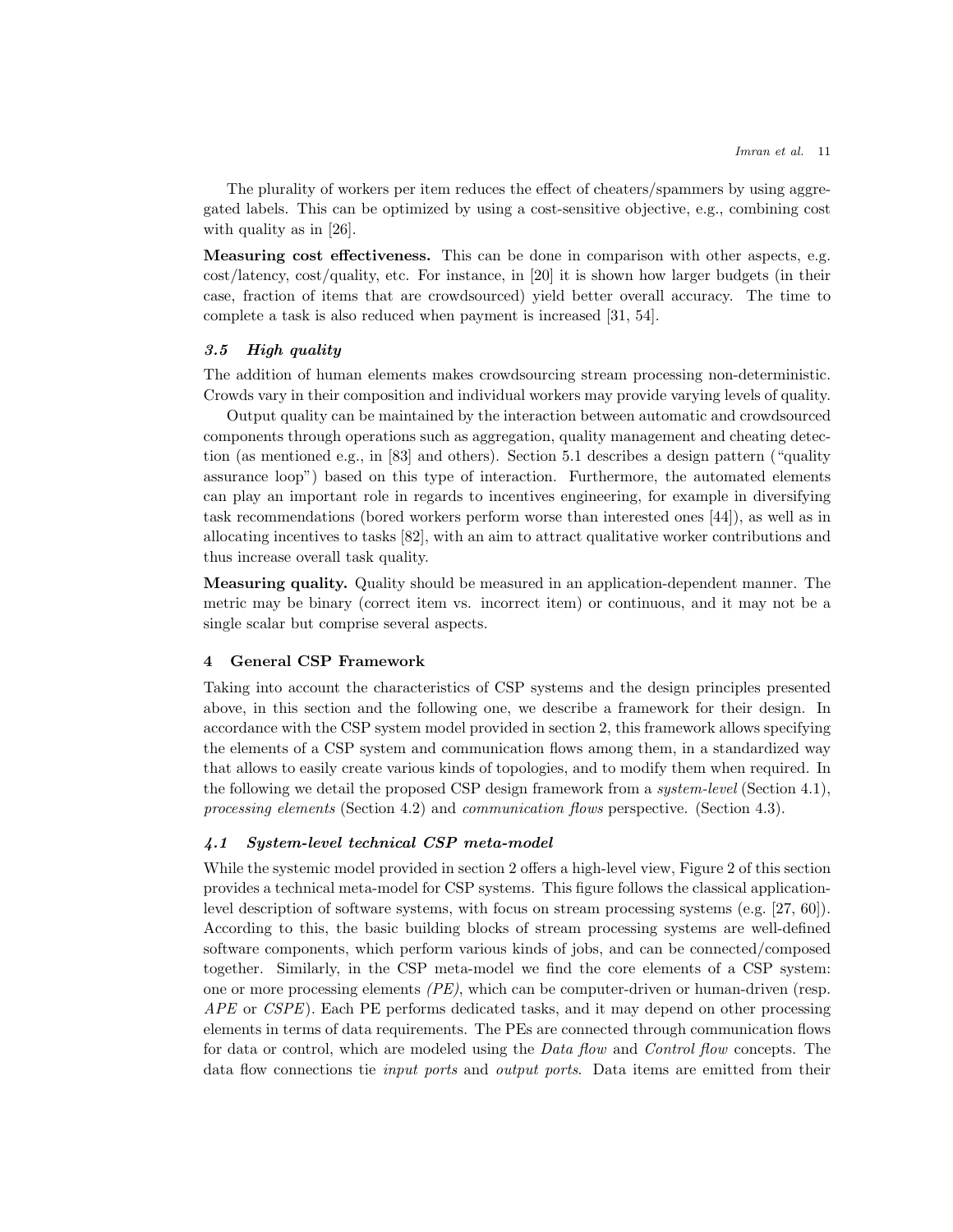

<span id="page-11-1"></span>Fig. 2. Meta-model of a CSP system. The diagram depicts the model of processing elements, connections and communication flows between PEs and composition types.

source through a (usually single) output port and they are ingested by the target through (possibly multiple) input ports. Section [4.3](#page-12-0) explains this asymmetry. Control connections can also be established to coordinate the behavior between pairs of PEs using (possibly multiple) configuration ports.

# <span id="page-11-0"></span>4.2 Processing elements

A processing element consumes data items and control flow signals through input ports, implements an application-specific requirement, and emits the processed data items through an output port. There are two types of processing elements as explained below.

### 4.2.1 Automatic Processing Elements

An automatic processing element (APE) is a standard component of stream processing systems, e.g. in [\[27,](#page-27-9) [60\]](#page-30-0). It executes a set of operations in a fully-automated manner on its input stream. Following the streaming computation model [\[57\]](#page-30-2), we assume APEs do not have enough memory to hold all the items that go through them.

# 4.2.2 Crowdsourced Processing Elements

A crowdsourced processing element (CSPE) employs a large group of people (i.e. a crowd) to process data. The processing of one item in CSPEs is assumed to be more expensive and slow than in APEs. There are two ways in which this cost can be incorporated in the design of a system. A first option is to assume that the system can process at most  $k$  data items through CSPEs, i.e. there is a fixed budget for the crowdsourcing tasks that the system can do. A second option is to consider that there is a certain *cost per task* to be paid, and the system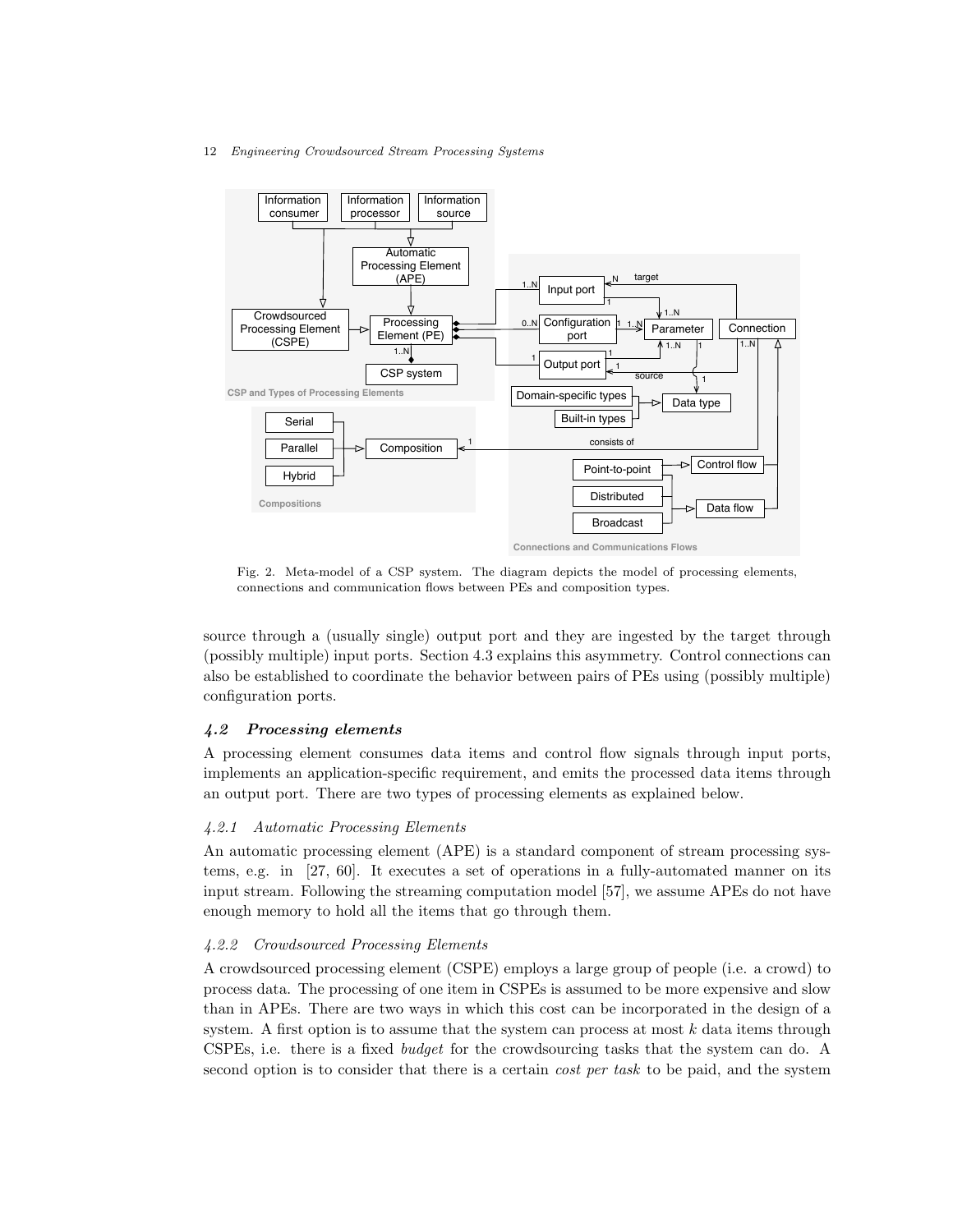should be designed to minimize that cost. A CSPE may be implemented through the API of [a](#page-12-1) local crowdsourcing platform (e.g.  $PyBossa$ )<sup> $a$ </sup>or through the API of a remote crowdsourcing application (e.g. Amazon's Mechanical Tur[k](#page-12-2), C[r](#page-12-3)owdFlower, or others).

A processing element (PE) can act as information source, processor, or consumer as explained below.

Information source. Processing elements with no input ports are called *information source* elements, and perform edge adaptation [\[77\]](#page-31-8), i.e. they convert external stimuli into data to be consumed by the CSP system. Information source PEs are responsible for emitting data continuously. An example of an automatic PE (APE) as information source is a sensor (e.g. seismometer that detects earthquakes) which gathers and provides continuous access to data. An example of a crowdsourced PE (CSPE) as an information source is the data generated through web-clicks of humans on the web.

Information processor. Processing elements with both input and output ports are called *information processors.*<sup> $d$ </sup> An example of an APE as information processor, is an example of a computer program that performs some computation over data (e.g. a sort program). An example of a CSPE as information processor is the case of human-processed information (e.g. classification of a twitter message into positive or negative sentiments).

Information consumer. Processing elements with no output ports are called information consumers. Processing elements that only consume information—for example to preserve or visualize it—are known as information consumer elements. An example of an APE as information consumer, is a visualization component that ingests data only to visualize it. An example of a CSPE of type information consumer is a decision-maker (a human) that ingest data from computer program to make a decision during a crisis situation.

## <span id="page-12-0"></span>4.3 Connections and Communication flows

In this section, first, we describe the general communication behavior using channels and ports, second the communication modalities (i.e. *point-to-point*, *distributed* and *broadcasted*) and third the flows among PEs (i.e. *control flow* and *data flow*).

## 4.3.1 Channels and ports

Communication between processing elements is done through generic channels (sometimes referred to as streams). The concrete implementations of these channels may vary. In case buffering is required, the communication channels may be implemented using boundedmemory queues. If buffering is not required, other message-passing patterns can be used.

The processing elements have input, configuration, and output ports. The input ports are used to ingest data from different data sources. The configuration ports provide a way to configure a PE or to set default values for some of its parameters. The output port is used to emit the output data of the PE. Each port can have multiple parameters and the data types of those parameters can be set using either built-in types (primitive data types) or domain-specific types.

<span id="page-12-1"></span> $a$ <http://dev.pybossa.com/>

<span id="page-12-2"></span> $^{b}$ <https://www.mturk.com/>

<span id="page-12-3"></span><sup>c</sup><https://www.crowdflower.com/>

<span id="page-12-4"></span> ${}^{d}$ In the Storm system [\[52\]](#page-29-0) input sources are named "spouts", and information processors and consumers, "bolts".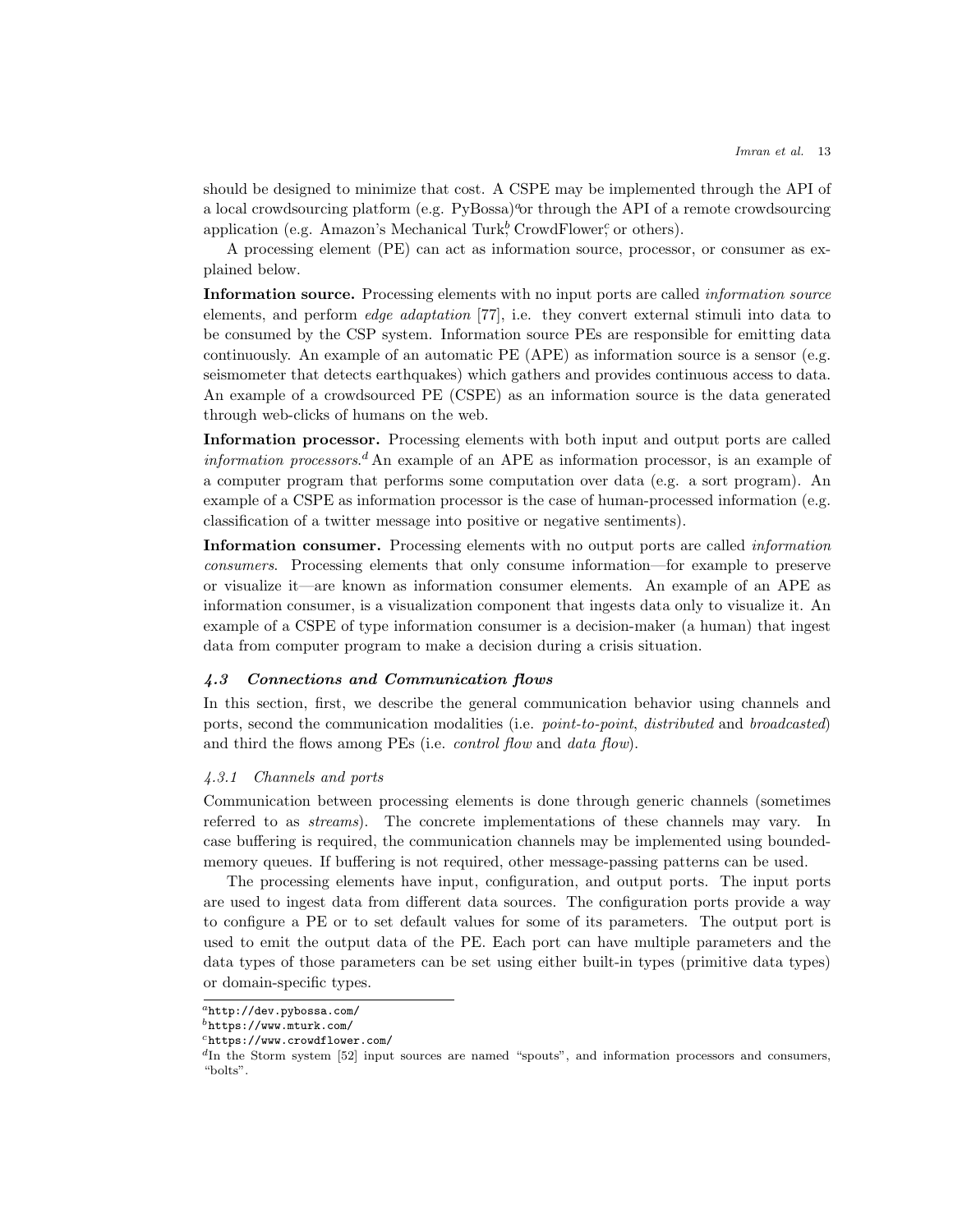### 4.3.2 Communication modalities

A single output port is all that is needed for most applications to emit output data. However, in addition to the one-to-one communication between two PEs, it is possible that output data has to be distributed from one source to many target PEs in parallel. To this end, the complexity of determining the destination PEs for each output item can be controlled by one of the following communication modalities:

Point-to-point. Point-to-point communications are the simplest case and have a single processing element as producer and a single processing element as consumer. Essentially, both source and target components in a point-to-point communication modality comprise one port each (i.e. source with the output port and target with the input port).

Distributed. The distribution communication modality supports cases where the output data of a processing element (e.g. data source PE) has to be ingested by multiple PEs. In such cases, multiple processing elements are subscribed to the same channel using the distributed communication model, possibly filtering data according to certain criteria or keys (as for example in [\[60\]](#page-30-0)). The data items are distributed to multiple consumers.

Broadcasted. This communication modality is used when multiple processing elements need to process the same data items at the same time. The broadcasting communication model duplicates data items to all consumers that are subscribed to a channel.

# 4.3.3 Data and control flows

Data flows pass data items across processing elements. Data flows should use high-bandwidth channels with some amount of buffering, to provide better load adaptability.

Control flows allow a processing element to query or control the behavior of another processing element [\[8\]](#page-26-10). This can be used, for instance, to modify a parameter or a set of parameters in the operation of a processing element. Control flows should use low-latency channels with little or no buffering for faster response. Additionally, control flows should typically be used in point-to-point modality since the control signals may depend on the target processing element being addressed.

# 4.4 Composition types

A composition represents a specific topology used to connect various PEs in order to solve a specific problem. CSP systems can be composed using mainly three composition types, as follows.

Serial composition. A serial composition represents two or more PEs connected in a serial way, according to which the target PE always depends on the source PE in terms of data or control signal(s).

Parallel composition. Parallel composition represents the case where the connected PEs work in parallel and are independent of each other in terms of data or control signals.

Hybrid composition. Finally, the hybrid composition represents a mix of serial and parallel types and often a more complex composition of PEs.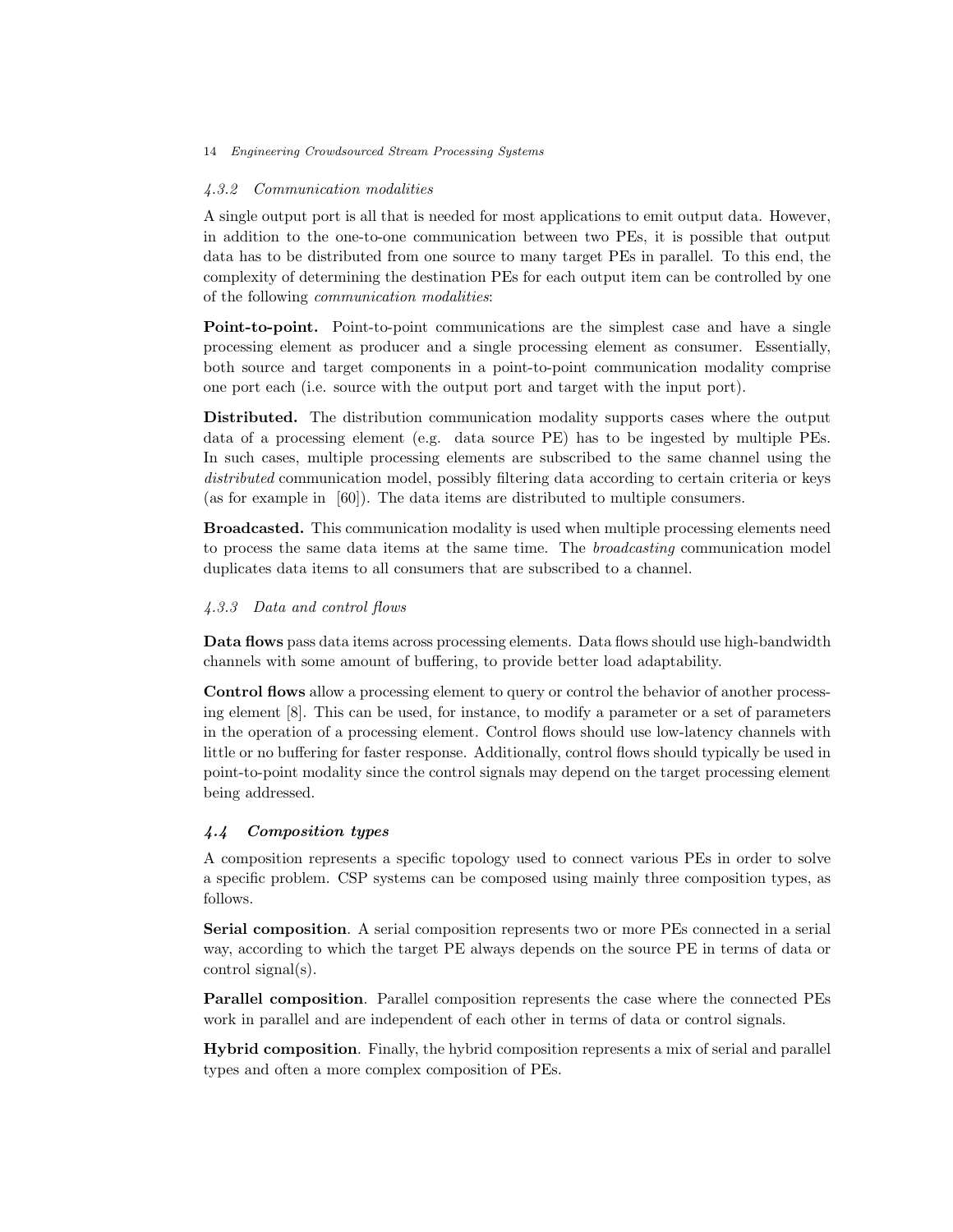## <span id="page-14-0"></span>5 Design Patterns

The preceding section describes the generic technical components to implement when designing a CSP system. In this section we introduce specific design patterns for the connection of automated and crowdsourced processing elements. The idea of design patterns has been pivotal to software engineering since the work of Gamma et al. [\[25\]](#page-27-10). The design patterns presented in the section provide solutions to common problems with the CSPs context. By its nature a list of design patterns is always open, as new problems and new solutions to existing problems can be discovered and incorporated.

In the remainder of this paper, we make use of the following notation: rectangles represent automatic processing elements, rounded rectangles are crowdsourced processing elements, solid lines are data flows, and dashed lines are control flows.

# <span id="page-14-1"></span>5.1 Quality assurance loop

Schematic structure:



**Problem.** Given that the quality of work varies across workers, crowdsourcing is almost invariably used with some degree of redundancy. A fixed level of redundancy (e.g. "each task has to be done by 3 crowdsourced workers") may not be an optimal solution, given that some tasks may induce larger inter-worker agreement, thus requiring less redundancy, while other tasks may create larger disagreement and require more redundancy.

We would thus like to have per-task guarantees. In some cases, we would like to adaptively ask more workers to perform a task, until a certain criterion is satisfied. In other cases, we may want to ask for more expensive (but more accurate) workers to perform a certain task when we detect that regular workers are not agreeing enough. Some current crowdsourcing platforms offer this feature, by allowing to define the accuracy or expertise level of the involved workers.

Solution. Use an automatic quality assurance loop to aggregate and evaluate crowdsourcing work. The evaluation component may compute cost/quality trade-offs and stop when marginal accuracy increases are smaller than the cost of getting an extra label (as in [\[26\]](#page-27-7)). The evaluation component may also keep a model of the trustworthiness of each individual worker, based on his/her past level of agreement (as in [\[41\]](#page-28-3)).

Applicability. This pattern is applicable when the quality of the crowdsourcing work can be evaluated automatically by cross-checking labels from different workers. This pattern also applies when there is a global constraint that the output should honor, for example, if we are trying to obtain a total order on items that are being compared pairwise by workers. In this scenario, the evaluation component has to detect violations on the output (a violation of the transitivity property in this example), and ask for more crowdsourcing work to be done on the problematic subsets of the data.

### 5.2 User-specific task assignment

Schematic structure:

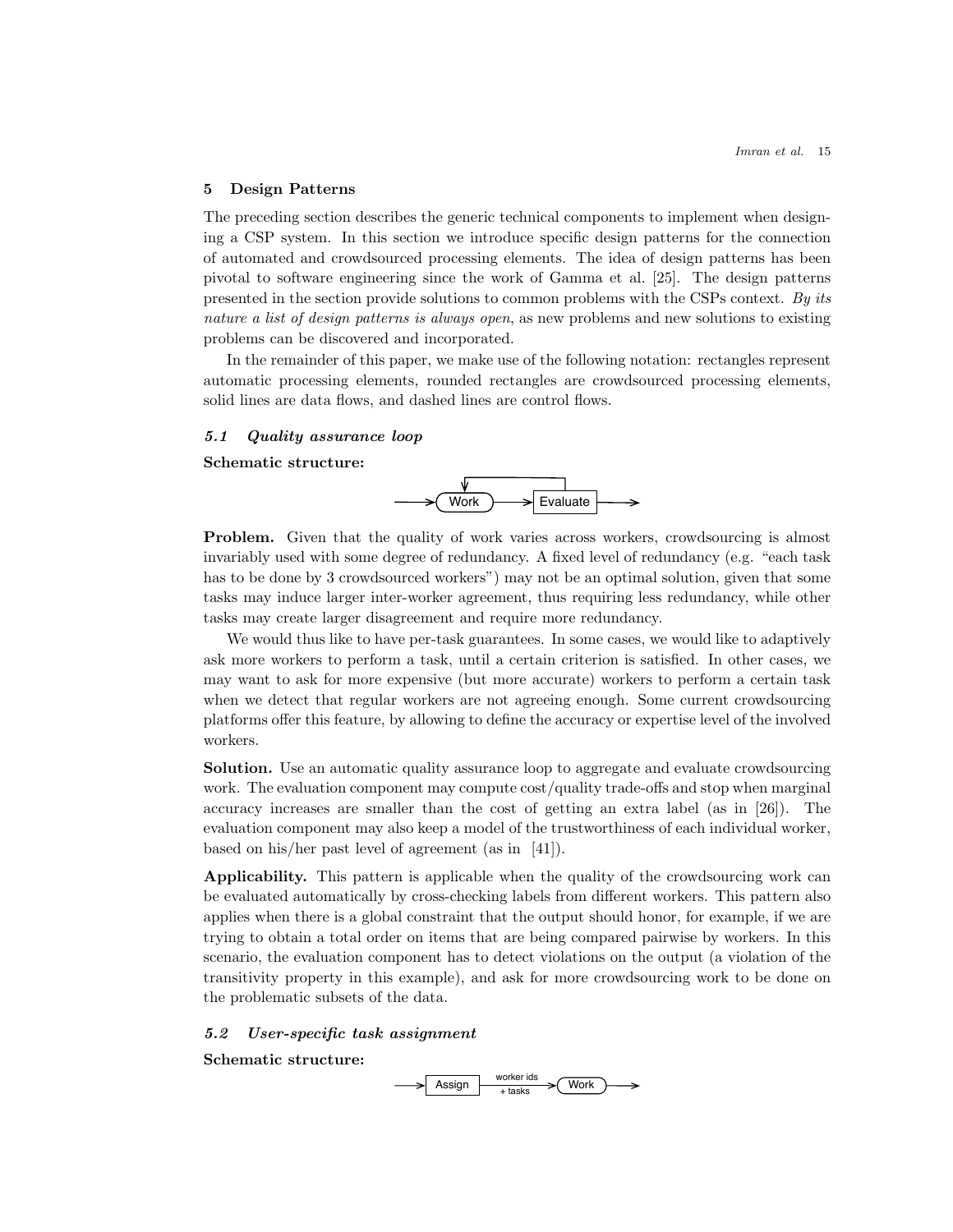Problem. The crowd members are heterogeneous in their capacity to perform tasks. Assigning the "right" task to a worker leads to a reliable output, but failing to do so leads to an unreliable one.

Solution. An automatic processing element maintains a model of the skill of workers for different tasks. When feeding a task to a crowd, it indicates what is the specific worker-id that must perform each task. This design pattern should be combined with a quality assurance loop.

Applicability. This pattern is applicable when there is a variety of different skills needed for a given crowdsourcing job (comprising multiple tasks) and it is possible to automatically compute an estimation of the quality of the per-skill output of a worker performing a certain task (see for example [\[30\]](#page-28-6) where workers of different sets of skills are matched to heterogeneous tasks through a mechanism design-based automatic element).

# 5.3 Process automatically, verify manually

### Schematic structure:



**Problem.** The input throughput exceeds the budget of crowdsourcing calls, so the data needs to be reduced before being crowdsourced.

Solution. An automatic processing element operating as a "detector" can act as a filter, and passes only the elements that are over a certain criterion towards a "verifier" crowdsourced processing element. For instance, crowdsourced content moderation (for profanity or hate speech or inappropriate content as in [\[55\]](#page-29-9)) could pass only suspicious messages, containing certain keywords or image features, to a crowd of workers.

Applicability. In the context of binary classification tasks (other cases can be dealt with in a similar manner), this pattern is useful when there are methods to filter-out true negatives deterministically or with high precision. In this case, the number of crowdsourcing calls can be reduced by passing to the crowd only the examples that have a sufficient probability of being positive.

# <span id="page-15-0"></span>5.4 Supervised learning

Schematic structure:



**Problem.** The input throughput vastly exceeds the budget of crowdsourcing calls, so an automatic system needs to learn to mimic the work process performed by crowdsourced workers.

Solution. An automatic processing element runs a parametrized machine-learned model. Its output is sampled according to a certain criterion, and sent to a crowdsourced processing element to provide training labels. These labels are used to learn a new model, which is sent through a control signal to the main automatic processing element. The sampling can be done uniformly at random, or following the idea of active learning to maximize the gains in accuracy for every extra label. An example of this solution is Kamar et al. [\[42\]](#page-29-3), who use machine vision to identify galaxies based on models learned from human labels.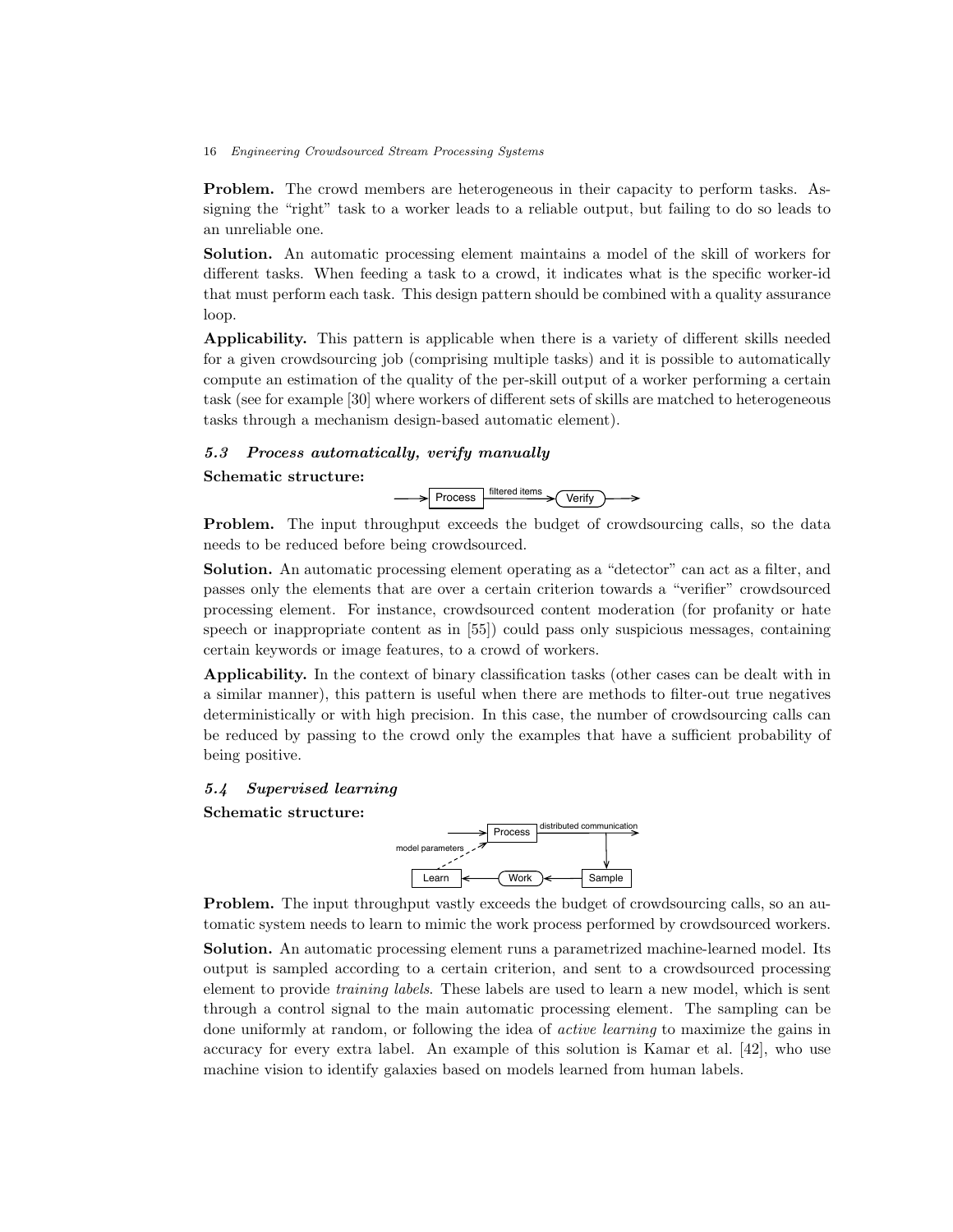Applicability. This pattern can be applied when it is possible to learn an automatic model of the process the crowd performs.

## 5.5 Crowdwork sub-task chaining

### Schematic structure:



Problem. A complex task generates high latency and low quality output, and needs to be divided into separate parts.

Solution. Two or more crowdsourced processing elements can be composed on a serial, parallel, or hybrid circuit. The output from one CSPE is post-processed and sent to another CSPE (that can also be post-processed automatically). This is related to the now-centenarian paradigm of scientific management/Taylorism/Fordism. One example can be the decomposition of the task of counting calories in pictures of meals described in [\[61\]](#page-30-7), where a large task (identifying nutrients in a certain food plate) is decomposed to several smaller sub-tasks (drawing boxes to identify the distinct food parts in a plate's image, tag and describe the identified parts, and measure their size in terms of portions). These sub-tasks are handled in a complex workflow within the original crowdsourced task, by different CSPEs, while additional PEs exist to help the process (for example calculating the level of agreement among workers). Similar examples where a large crowdsourcing task is divided into smaller sub-tasks and handled by separate CSPEs include the detect-fix-verify paradigm in [\[4\]](#page-26-6), or a secondary grading task to control the quality of a primary task [\[72\]](#page-31-12).

Applicability. This pattern can be applied when the task can be divided in advance into discrete sub-units. If not, this pattern can be extended by following an approach similar to [\[46\]](#page-29-10), where workers are involved not only in solving the sub-tasks, but actually designing the workflow process to be followed, by suggesting decompositions of the original task. In this case, control flows need to connect the different crowdsourced processing elements, indicating changes in the tasks (e.g. decomposition) performed by them.

### <span id="page-16-0"></span>5.6 Human processing optional per item

Problem. A minimum throughput or maximum latency needs to be guaranteed, but crowdsourced stream processing elements can not guarantee that same throughput. Humans may become a bottleneck.

Solution. There should be a path of data flows between the application's input and its output that does not pass through any crowdsourced stream processing element. This means patterns such as supervised learning or other types of parallel connections need to be part of the design.

Applicability. This pattern can be applied when the minimum number of crowdsourcing calls needed in steady state for the application to function is zero. It can be applied after pattern presented in [5.4](#page-15-0) when an adequate amount of training data has been gathered.

# 5.7 Human processing mandatory per item

Problem. A guaranteed level of quality, which can only be attained through human oversight, needs to be attained.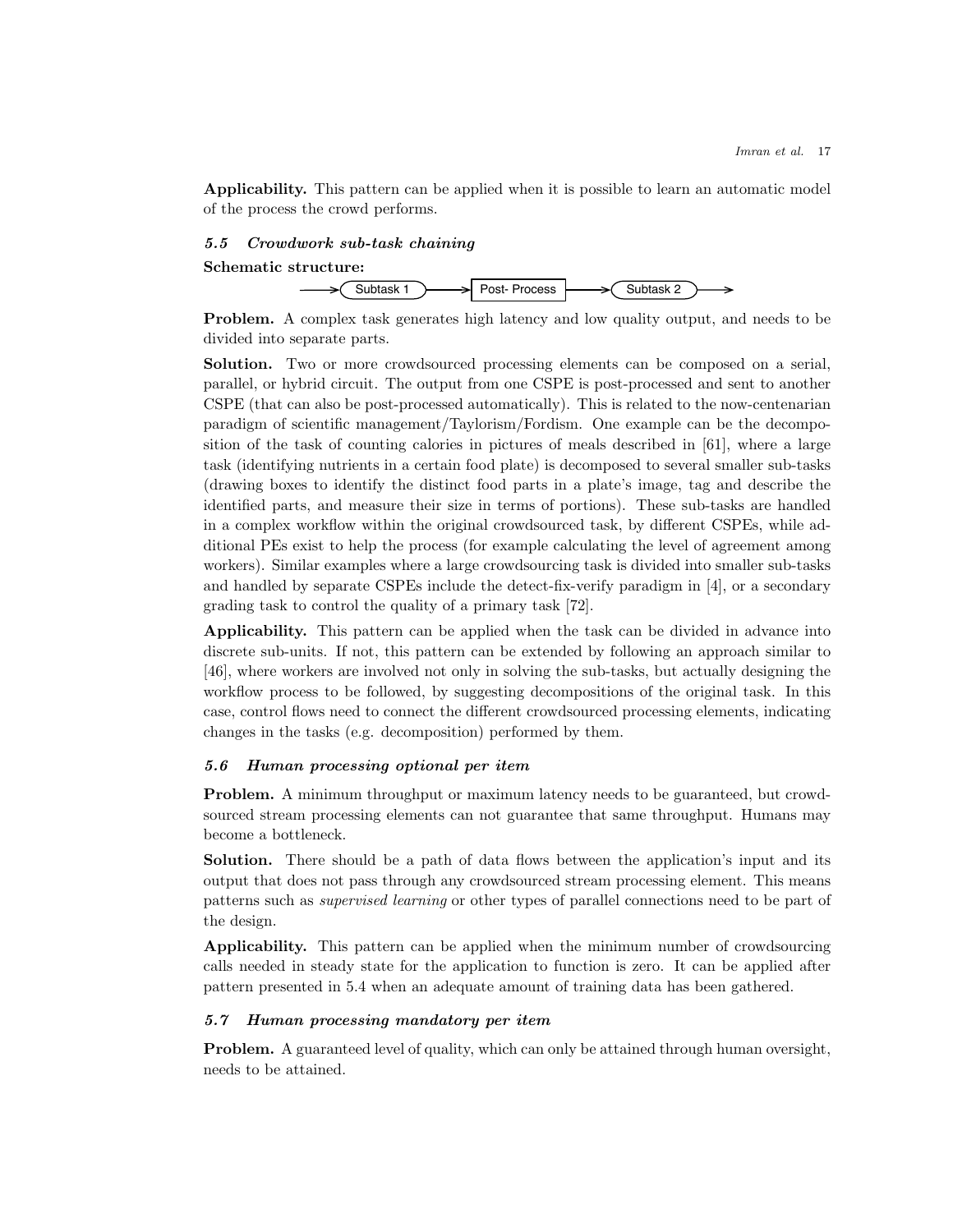Solution. Every path of data flows between the application's input and output needs to pass through a crowdsourced stream processing element. One example is the case of a system to deal with reports of disruptive behavior (e.g. in a massive multi-player online game or similar system), where account suspension or other penalties can only be authorized by humans [\[33\]](#page-28-7). Additionally, a minimum level of redundancy can be applied in all such elements if multiple paths exist.

Applicability. This pattern can be applied when low latency does not need to be guaranteed. Enforcing that every data element that will be written in the output needs to pass through a crowdsourced component may introduce latency in the system.

# <span id="page-17-0"></span>6 Case Study: Classification of Social Media Messages during a Crisis

In this section, we study a concrete stream data processing problem, showing that neither pure crowdsourcing nor pure stream processing are satisfactory alternatives. Next, we show how the framework we have described can guide the CSP system design and serve as an analytical tool for its evaluation. Naturally, this real-world example does not use each and every one of the elements we have introduced, but it touches several aspects that are common to a variety of cases.

# 6.1 Problem Statement

In times of crises caused by natural hazards (such as floods and earthquakes), or by human intervention (such as civil unrest or war), people are increasingly turning to social media platforms such as Twitt[e](#page-17-1)r.<sup> $e$ </sup>In these platforms, users share information related to what they experience, what they need, what they witness, and/or what they consider important to repeat from other sources such as radio or television [\[35\]](#page-28-8). Social media usage "rises during disasters as people seek immediate and in-depth information" [\[24\]](#page-27-11).

Several types of user are interested in this information [\[36\]](#page-28-9), and their needs are varied. Members of affected communities need to take decisions about how to best protect their lives and property. Government and non-governmental response agencies need as much information as they can get in order to increase the effectiveness of their efforts. Different emergency response agencies are interested in different types of messages during different phases of an emergency [\[68\]](#page-30-8). For instance, reports of damage to infrastructures should be directed to some agencies, while reports about shortages of water and/or food should be directed to others[.](#page-17-2)<sup>f</sup>

In this case study, we use Twitter platform to perform real-time acquisition and classification of users generated content posted online during crisis situations.

#### <span id="page-17-3"></span>6.2 Crowdsourcing solution

Manual classification of messages is not possible given the scale of information that flows on Twitter, even under very generous assumptions.

To estimate the speed with which volunteers can solve these tasks, we use data obtained by Olteanu et al. [\[62\]](#page-30-9) during the labeling of six crisis situations using paid crowdsourcing workers. The simplest task was "Indicate if tweets are informative for decision makers and emergency responders," with several classification options including "negative consequences," "donations

<span id="page-17-1"></span><sup>e</sup><http://twitter.com/>

<span id="page-17-2"></span><sup>f</sup>The United Nations organizes its agencies into clusters: <http://business.un.org/en/documents/6852>.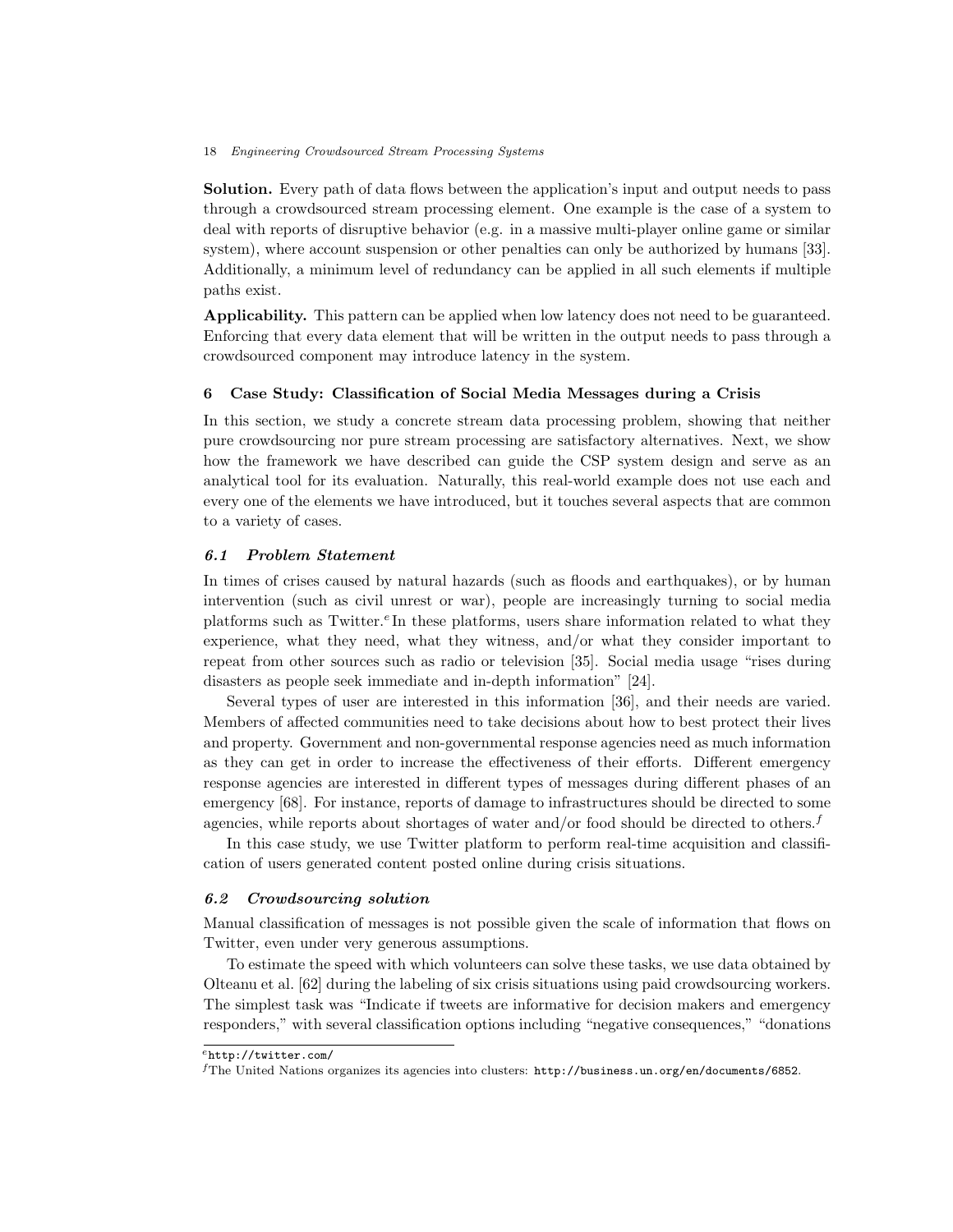or volunteering," "advice, warnings and/or preparation," among others (6 options in total). The crowdsourcing workers are divided into two groups: *trusted* and *untrusted*, depending on whether their judgments agree with that of the authors in a set of test questions (known as golden data). The average time per label for trusted workers was between 7 and 13 seconds, with an average of 9 seconds. Trusted workers were not allowed to label more than 250 items.

This means that one worker can produce 400 labels per hour, assuming s/he can keep that efficiency for such a long period. If we require 3 labels per item in order to have at least some degree of worker redundancy (recommended in a crowdsourcing setting to ensure quality), then a crowd of 3,000 volunteers will be needed to label 400,000 items per hour.

In a recent experience with digital volunteers during a large Typhoon in the Philippines in November 2013, the peak number of volunteers was 500, recruited through a number of channels including a large digital humanitarian network[.](#page-18-0)<sup> $g$ The peak throughput we can expect</sup> from such a crowd is in the order of 67,000 items per hour, or 1,100 tweets per minute. However, the largest documented peak of tweets per minute during a natural hazard that we are aware of is 16,000 tweets per minute.<sup>[h](#page-18-1)</sup>With pure crowdsourcing, we may be a factor of 10 slower than needed.

#### <span id="page-18-4"></span>6.3 Streaming solution

The automatic approaches to process data streams are indispensable yet challenging to adapt. The infinite length and evolving nature of data streams introduces concept-drift and conceptevolution issues, also known as the *domain adaptation problem* (an automatic machine-learned classifier trained with data from one situation does not perform well in another situation, as also discussed in Section [1\)](#page-0-0). In order to incorporate the underlying changes which have occurred in the streams, incremental updating of the classification model is required by labeling new items, incorporating them as new training data, and learning a fresh model.

In particular for the crisis domain, although crises have some elements in common, they also comprise distinct elements which make domain adaptation difficult, and thus the automatic classification using pre-existing training data is not a satisfactory solution. For example, in [\[40\]](#page-28-10), authors performed experiments on different crisis datasets, namely the Joplin tornado, the Sandy hurricane, and the Oklahoma tornado, which all struck different areas of the US in 2011, 2012 and 2013 respectively. The performance  $(AUC)^{i}$  $(AUC)^{i}$  $(AUC)^{i}$  of different transfer scenarios was 0.52 (train on Joplin, test on Sandy), 0.56 (train on Joplin, test on Oklahoma) and 0.53 (train on Sandy, test on Oklahoma). Similar problems have been identified in another work [\[37\]](#page-28-11). This findings suggest that crisis-specific training data are needed since they lead to higher accuracy compared to training data from past disasters. With pure automated stream processing, the quality achieved may be significantly low due to the domain adaptation problem.

# 6.4 A Crowdsourced Stream Application: AIDR

The purpose of AIDR (Artificial Intelligence for Disaster Response)[,](#page-18-3)  $i$  is to filter and classify in real time messages posted in social media during humanitarian crises, such as natural

<span id="page-18-3"></span><sup>j</sup><http://aidr.qcri.org/>

<span id="page-18-0"></span> $g$ <http://irevolution.net/2013/11/13/early-results-micromappers-yolanda/>

<span id="page-18-1"></span> $h$ During Hurricane Sandy in 2012: [http://www.cbsnews.com/8301-205\\_162-57542474/social-media-a](http://www.cbsnews.com/8301-205_162-57542474/social-media-a-news-source-and-tool-during-superstorm-sandy/)[news-source-and-tool-during-superstorm-sandy/](http://www.cbsnews.com/8301-205_162-57542474/social-media-a-news-source-and-tool-during-superstorm-sandy/)

<span id="page-18-2"></span> $i$  AUC: area under the receiver operator characteristic (ROC) curve, a metric used for binary classification. AUC is measured in the [0,1] scale. The AUC score of a perfect classifier is equal to 1.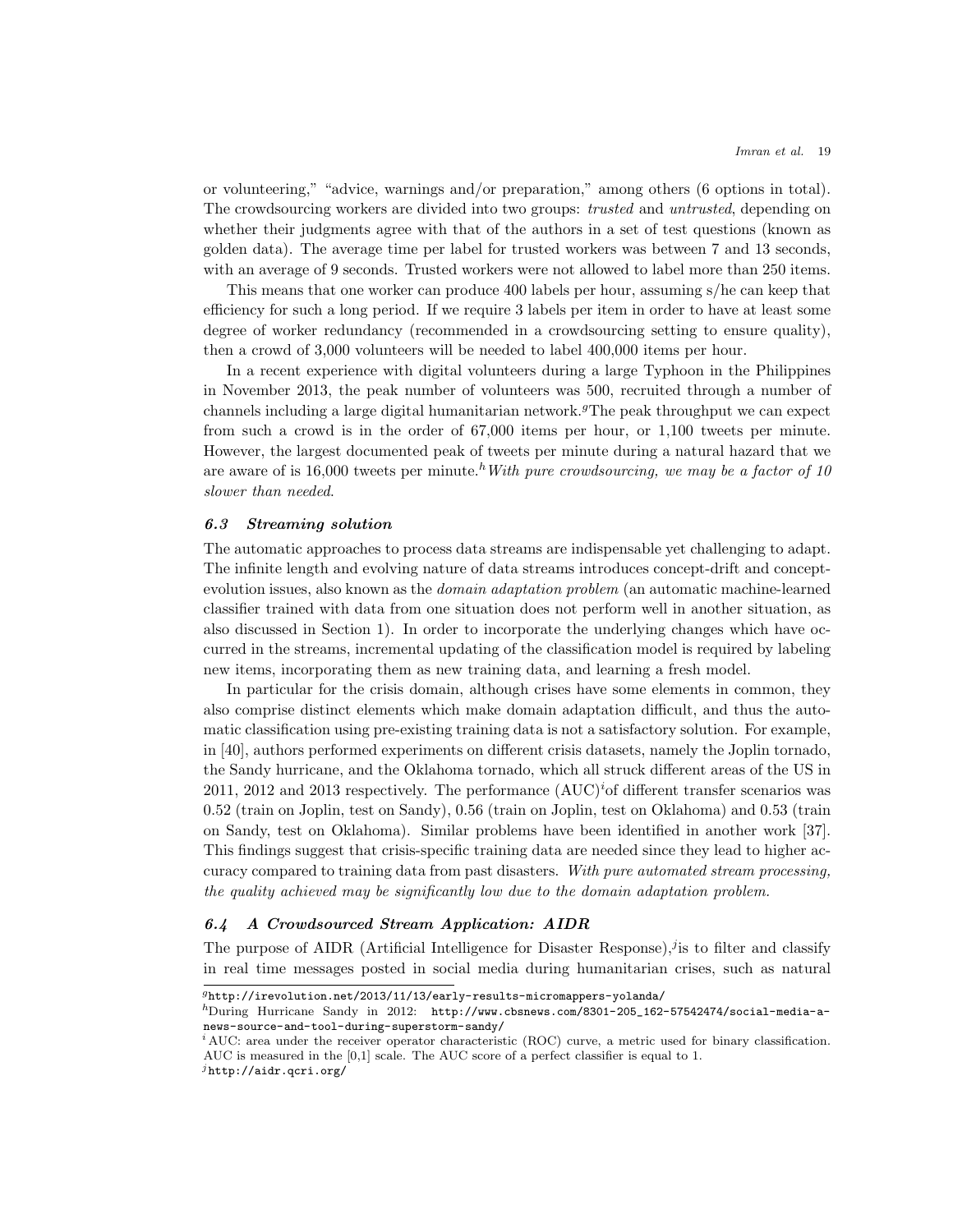or man-made disasters [\[39\]](#page-28-12). Specifically, AIDR collects crisis-related messages from Twitter<sup>[k](#page-19-0)</sup> ("tweets"), asks a crowd to label a sub-set of those messages, and learns an automatic classifier based on those labels. It also improves the classifier as more labels become available.

AIDR users begin by creating a collection process by entering a set of keywords that will be used to filter the Twitter stream. Next, they define the ontologies to be used to classify messages, selecting them from a set of pre-existing ones, or creating them from scratch. AIDR then instantiates an ongoing crowdsourcing task to collect training labels, which are used to train an automatic classifier that runs over the input data. Finally, an output of messages sorted into categories is generated, which can be collected and used to create crisis maps and other types of reports or in real-time decision-making.

### 6.4.1 Design overview

The design of AIDR follows the meta-model described in Section [4.](#page-10-0) At a high-level, the application uses the design pattern "Human processing", optional per item (Section [5.6\)](#page-16-0), according to which items (Twitter messages) are able to traverse the application independently of the availability of crowdsourcing workers.

The processing elements of the application are composed following the diagram in Figure [3.](#page-20-0) The automatic processing elements include a Twitter collector, feature extractor, task generator, learner and classifier. A crowdsourcing processing element, the annotator, gathers human-provided labels. The *collector* is an information source automatic processing element that performs edge adaptation [\[77\]](#page-31-8) to consume tweets using the Twitter streaming API. The feature extractor is an information process automatic processing element that prepares the messages by converting them to a set of textual features using standard text operations (extraction of unigrams, bigrams, part of speech classes, etc.).

The classifier, task generator, annotator and learner processing elements interact following the "supervised learning" design pattern (Section [5.4\)](#page-15-0). The task generator samples the input stream, optionally performing de-duplication (to diversify the elements to label) and active learning (selecting elements for which the classification confidence with the current model is low). Both operations are implemented in a stream-aware way, in which the search for near-duplicates and low-confidence elements is done on a bounded-size buffer containing only the latest tweets consumed by the system. The learner keeps 20% of the labels it receives as a test set, and uses the remaining 80% for training, allowing it to report to the user the quality of the current classifier. The learner creates a new classification model (random forest in this case) every 50 training labels and transfers it to the classifier processing element using control signals.

The composition of the processing elements is done through publish/subscribe channels and queues following the hybrid composition model. The channels are able to broadcast and distribute data items, as well as to perform *load shedding* - discard elements in order to maintain throughput. The queues are capable of buffering data items, when necessary.

Implementation. The design of AIDR follows the *Service-Oriented Architecture* software architecture design pattern. All modules depicted in Figure [3](#page-20-0) provide necessary RESTFul services enabling user interactions for the management purposes such as configurations, providing input, meta-data exchange. Moreover, the communication (in terms of real data)

<span id="page-19-0"></span> $k$ <http://twitter.com/>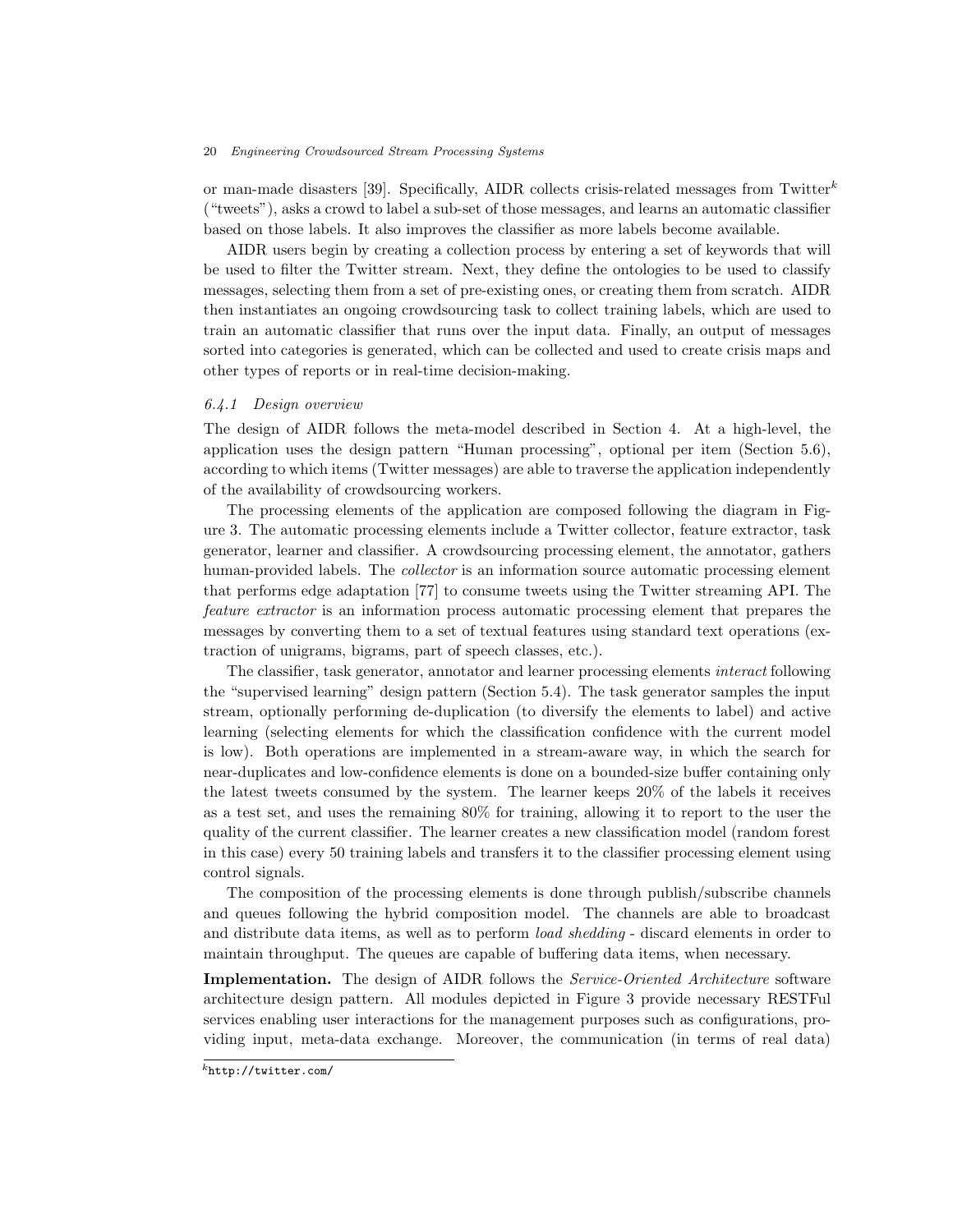

<span id="page-20-0"></span>Fig. 3. AIDR general architecture. P/S indicates a publish/subscribe channel, while Q indicates a communication queue.

between modu[l](#page-20-1)es happens using publish/subscribe channels and queues.  $\text{REDIS}^l$  is used as an underlying communication infrastructure that supports pub/sub channels and queues.

The Java programming language and the Springs 3.0 framework is used for the main application logic, and ExtJS fra[m](#page-20-2)ework  $^n$  $^n$  for the application user-interfaces. PyBossa  $^n$ s used as the crowdsourcing platform. The task generator modules passes newly selected items to be labeled to the PyBossa in order to employ crowdsourcing workers to label items.

#### 6.4.2 Evaluation

We apply the evaluation metrics described in Section [3.](#page-7-0) We remark that there are applicationspecific evaluation criteria that are outside the scope of our generic framework, e.g., user satisfaction in the case of interactive applications. Here we are interested in the performance (e.g. in high throughput and low latency) and quality (e.g. high classification accuracy of tweets) of using the AIDR CSP system.

We simulate the operation of AIDR with a fixed input stream under a varying set of streaming conditions. We note that we use real data in our simulation and mimic different streaming conditions to test the system's performance. For the purposes of this simulation, the application is instrumented to provide detailed information about data passing through it. Mock objects are also created to simulate data input (from Twitter's API) and data labeling (from a crowd).

We use a dataset of 206,764 tweets containing the hashtag #Joplin and posted during the tornado that struck Joplin, Missouri in 2011 [\[37\]](#page-28-11). We also use 4,000 human-provided labels obtained via CrowdFlower. The specific crowdsourcing task was to indicate if a message is informative with respect to the disaster and of interest to a broad audience, or if it is either entirely of a personal nature or irrelevant for the disaster (the two latter classes are merged into a single class not informative).

Throughput, latency and load adaptability. We first measure the attributes that AIDR inherits from being a stream processing application. To evaluate these variables, its classifier is trained using all the available labeled data, and then varying input loads are applied.

<span id="page-20-1"></span> $^l$ <http://redis.io/>

<span id="page-20-2"></span><sup>m</sup><http://www.sencha.com/products/extjs/>

<span id="page-20-3"></span> $n$ <http://pybossa.com/>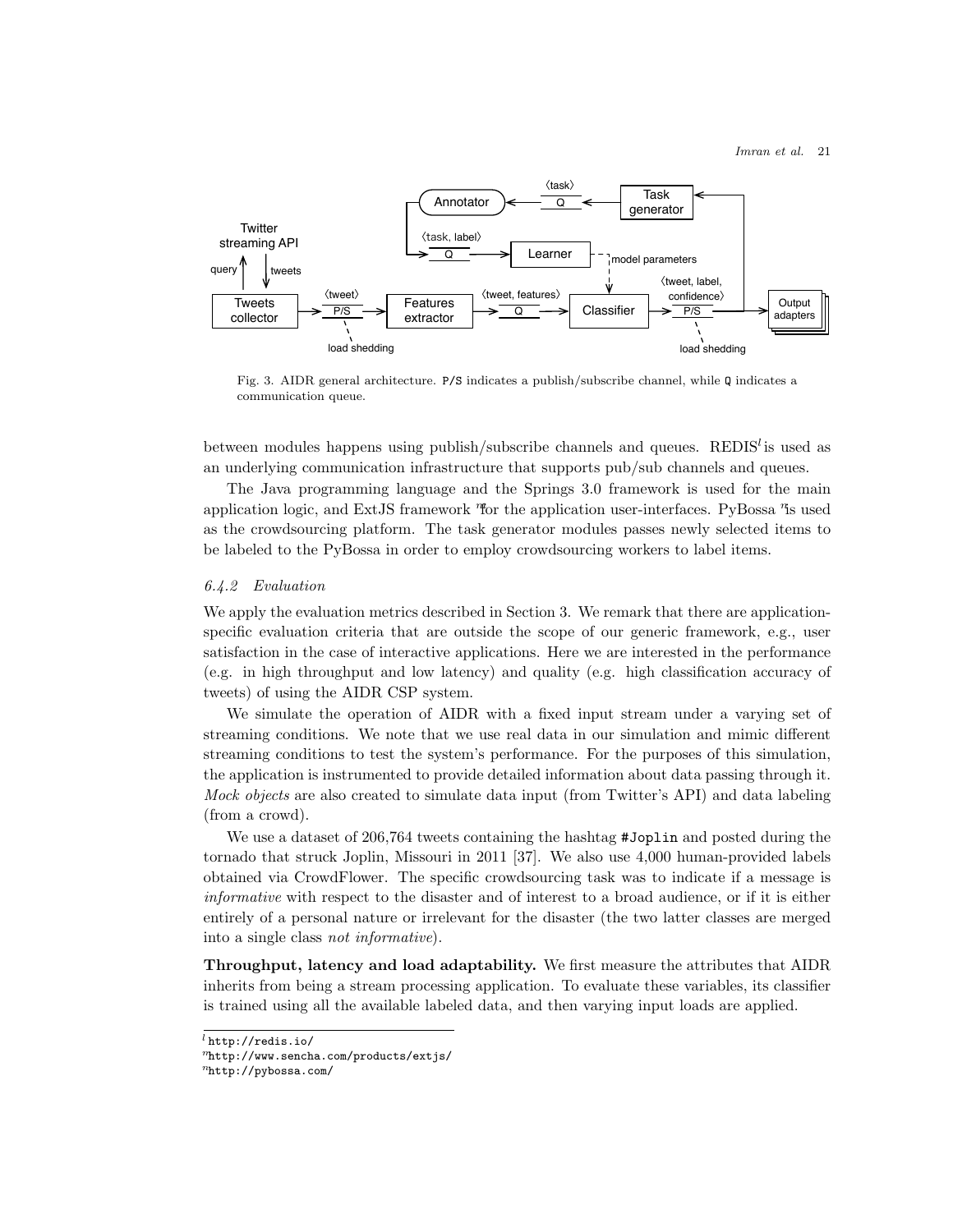

<span id="page-21-0"></span>Fig. 4. Response of AIDR to varying input loads, in terms of throughput and latency. The vertical line corresponds to the highest peak rate documented for a natural disaster to date: 270 items/second during Hurricane Sandy in late 2012.

Figure [4](#page-21-0) shows the results. In addition to end-to-end throughput and latency, we include a breakdown for each of the two main automatic processing elements of the system: the feature extractor and the classifier.

The system is designed following the principles of keep data moving, high performance, task automation, and load shedding, outlined in Section [3.](#page-7-0) The results indicate that the system is able to maintain a high throughput (500 items/second or more) above the observed peak rates in real disasters ( $\approx$ 270 items/second). Because some of the items are dropped, the latency is kept in the order of tens of milliseconds, even when the input load exceeds the maximum output throughput. For the purposes of this application, this is acceptable given the large amount of redundancy in Twitter messages—about  $1/3$  are re-tweets in this dataset, and about half of the remainder are near-duplicates of another message.

Quality and cost. We next measure the attributes that AIDR inherits from being a crowdsourcing application, specifically, the relationship between quality and cost. Quality is measured using the area under the ROC curve (AUC); higher values are best and 0.5 indicates a random classifier. Cost is directly mapped to the number of human labels used.

Twitter data contains a significant amount of duplicates (i.e. re-tweets). Removing duplicates could decrease the crowdsourcing efforts (i.e. cost) needed to achieve an acceptable level of accuracy. To check this, we are interested in testing two variants of the AIDR system: i) how much cost (i.e. in terms of labeling effort) AIDR requires to achieve an acceptable quality using the passing learning approach and ii) the same using active learning approach, both with and without employing the de-duplication process (i.e. to discard duplicate tweets). In total, we examine four configurations of the task generator: (1) passive learning, equivalent to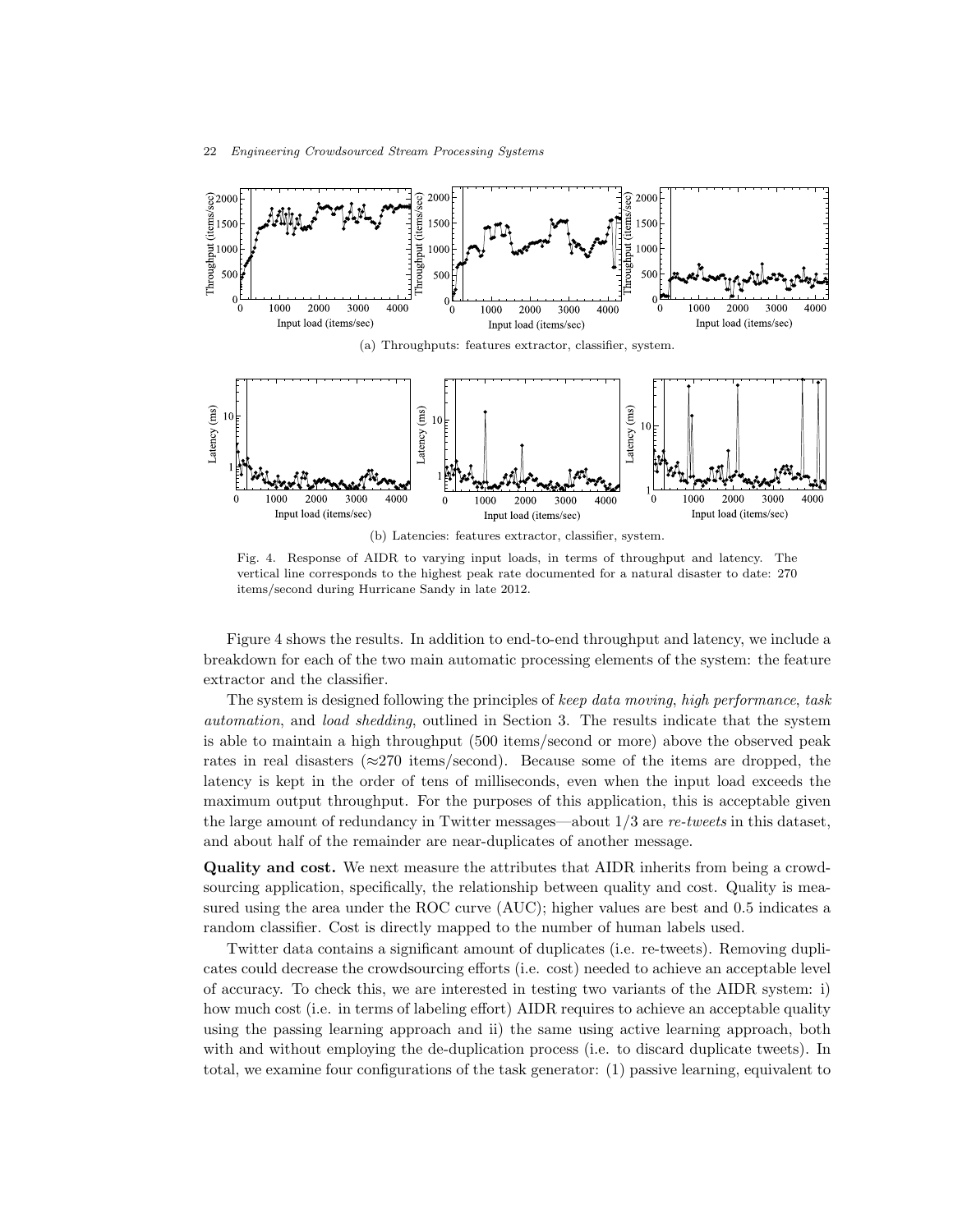

<span id="page-22-0"></span>(b) Quality vs. number of labels, using active learning.

Fig. 5. Area under the ROC curve (AUC) shows classification quality vs. number of training labels shows cost (i.e. monetary in case of paid-workers, time in case of volunteers). The plots on the left side are obtained without de-duplication, while the plots on the right include it.

uniform random sampling in this case, (2) passive learning removing near-duplicate elements, (3) active learning, and (4) active learning removing near-duplicate elements. Results are shown in Figure [5](#page-22-0) where we plot output quality vs. number of labels used by the classifier for training.

The system is designed following the principles of *simple tasks* and task prioritization. The test shows that even under conditions of task frugality the output quality is acceptable. After enough training data has been collected ( $\approx$ 1,000 labels), the AUC fluctuations stabilize and the system performs at an AUC of above 0.70. This point is reached with about half the labels if de-duplication is done and it collectively requires 1 minute of 500 workers, if they work simultaneously (as reported in Section [6.2\)](#page-17-3). Further labels continue to increase the quality of the classifier, with diminishing returns. Active learning as implemented in this setting (over a bounded-size buffer) does not seem to yield significant improvements.

We remark that in Figure [5](#page-22-0) every point represents a different (growing) testing set, a consequence of the online nature of the process. An offline analysis, where the testing set is fixed to  $1/3$  of the labeled elements, is in general consistent with the evaluation in the online setting. In the best case and using de-duplication, we obtain a maximum AUC of 0.64 for passive learning (after  $\approx$ 270 labels) and an AUC of 0.66 (after  $\approx$ 200 labels) for active learning. The offline analysis also shows that more labeled items further improve the results: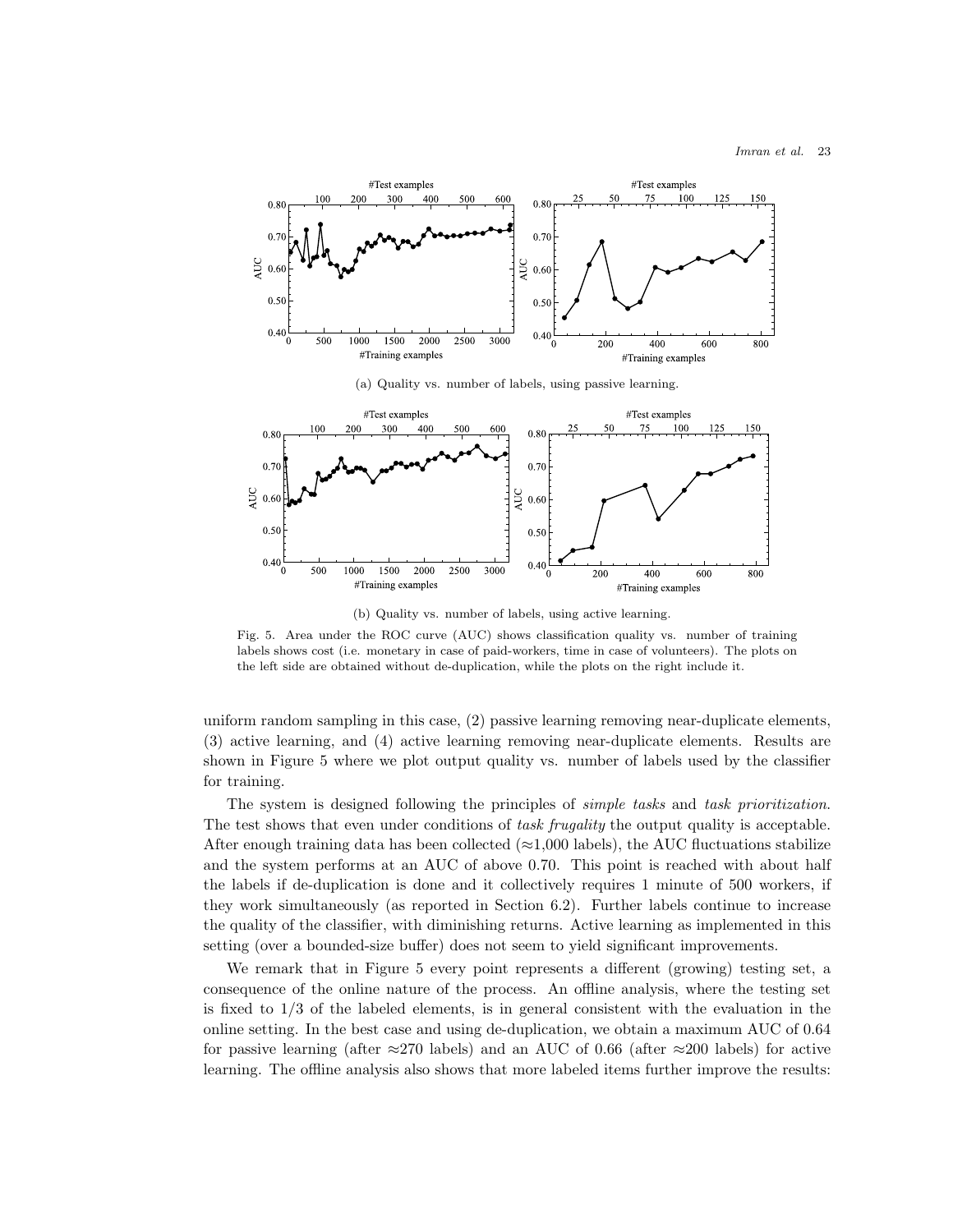after using 2,600 labels we reach an AUC of 0.76, which is approximately equal to 3 minutes effort of 500 workers (as reported in Section [6.2\)](#page-17-3).

Thus, compared to a pure stream processing system, the AIDR CSP can be expected to achieve much higher quality (AUC of 0.76, higher than pure SPs as explained in Section [6.3.](#page-18-4))

On the other hand, using a pure crowdsourcing solution, one can achieve AUC 1.00 (by definition, because we are measuring quality against their labels) using a certain level of agreement among workers; however, to achieve such a high accuracy in a pure-stream processing system, we would need 500 workers continuously working for the duration of the event (which may span several hours or days). This is not feasible due to worker burn-out (performance deterioration, lower quality over time) and drop-out (less people over time). Instead, in a CSP system, to maintain high accuracy, we would only need these 500 workers for 3 minutes and then to re-use them for the same period every few hours–just to update the system (i.e. the supervised classification model in this case) with new training examples. Thus, compared to a pure crowdsourcing system, the AIDR CSP achieves a high quality demanding much less effort by the crowd workers, thus using the available worker population more efficiently.

In summary, this design enables human intelligence to be applied on a data intensive application. As a stream processing system, the presented CSP is able to keep up with the input loads of even large-scale disasters; and as a crowdsourcing application, it is able to use crowdsourcing work in an effective manner.

### <span id="page-23-0"></span>7 Related Work

Stream processing and crowdsourcing are vast research areas, so we focus on connecting our research to previous works covering topics closely related to ours. This includes engineering principles, frameworks, and taxonomies for the predecessors of CSPs, as well as example systems describing key design choices and best practices.

#### 7.1 Data stream processing

Stream processing research covers many disparate fields (e.g., stock market data analysis [\[17\]](#page-27-12), fraud detection system [\[71\]](#page-30-10), intrusion detection systems [\[15\]](#page-27-2), disaster prediction systems [\[11\]](#page-26-11)), and has passed through a number of stages. Real-time stream processing systems perform data mining [\[74\]](#page-31-0), clustering [\[1,](#page-26-4) [85\]](#page-31-1), classification, time series analysis [\[47\]](#page-29-1), and other decision support tasks [\[86\]](#page-31-3). Furthermore, to support the development of application-specific stream processing systems, there are general-purpose platforms such as S4 [\[60\]](#page-30-0) and STORM [\[52\]](#page-29-0) supporting scalable real-time processing. These systems are designed for high-speed continuous data ingestion, uninterrupted long-running processing, high-throughput, and low-latency.

We have incorporated key performance indicators from the above works into our evaluation metrics (Section [3\)](#page-7-0), while our application design framework has been also inspired to some extent by the design of existing general-purpose stream platforms (Section [4\)](#page-10-0).

## 7.2 Crowdsourcing

Two extensive crowdsourcing surveys can be found in [\[19,](#page-27-1) [83\]](#page-31-5), which examine a variety of crowdsourcing systems – often under different names such as collective intelligence, human computation, or social systems.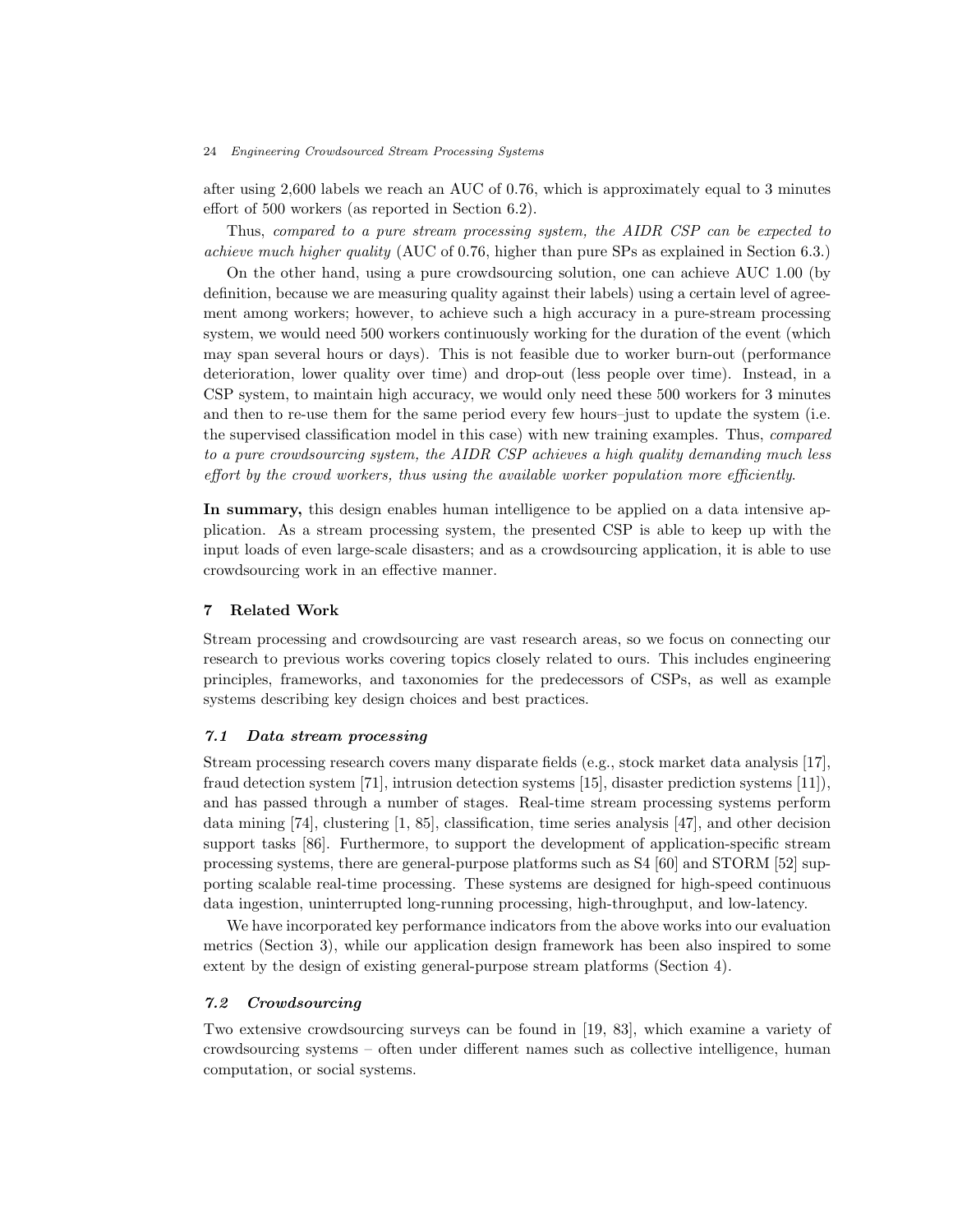## 7.2.1 Crowdsourcing system taxonomies

First, a number of works categorize crowdsourcing systems from an organizational theory point of view, classifying them according to their business model functionality. Geerts [\[28\]](#page-27-13) performs a model-driven categorization, distinguishing the models of crowdcasting, crowdstorming, crowd production and crowdfunding. Vukovic [\[79\]](#page-31-13) categorizes crowdsourcing systems by business-driven objectives, and further distinguish them in regards to their coordination model (marketplace or competitive-based). Lykourentzou et al. [\[50\]](#page-29-11) distinguishes different user interaction modalities in crowdsourcing: collaborative, competitive, and hybrid. Saxton et al. [\[69\]](#page-30-11) identify nine basic types which span from social financing to citizen media production models; one of their main conclusions is the need for crowd management which as we describe can be provided by a combination of processing elements, through certain design patterns.

Regarding type-based classification, crowdsourcing systems are classified per type of task (simple, complex, creative) in [\[70\]](#page-30-12), while the different functions of the crowd (crowd rating, creation, processing and solving) are described in [\[29\]](#page-28-0). The first work covers "what" crowdsourcing workers do, and the second one covers "how" they do it, which is in line with the description of the role of humans in CSPs (Section [2\)](#page-2-0).

There are other works that do not explicitly aim at a taxonomical ordering of crowdsourcing, but contain taxonomical and design elements. Quinn and Bederson [\[65\]](#page-30-13) describe 3 dimensions related to our work: quality control, aggregation, and process order. The first is a design principle (Section [3.5\)](#page-10-2). The second is an automatic element role (Section [2\)](#page-2-0). The third describes interaction models between "computers, workers and requesters", and as such it is related to the design patters that we propose (Section [5\)](#page-14-0).

#### 7.2.2 Crowdsourcing frameworks and modeling approaches

Certain studies propose frameworks and modeling approaches to improve the design of crowdsourcing systems. Bozzon et al. [\[10\]](#page-26-12) introduce a reactive crowdsourcing modeling approach focusing on the dynamic control of the crowd, by transforming high-level specifications (e.g. regarding task planning or worker handling) into elementary task-type executions. Roy et al. [\[67\]](#page-30-4) propose SmartCrowd, a framework to interactively optimize three crowdsourcing processes: task generation, worker-to-task assignments and task evaluation, by taking into account the uncertainties introduced by the human factor. A number of works provide goal-driven design principles, which focus on the optimization of crowdsourcing systems for a global-level performance target. In this line, Lykourentzou et al. [\[51\]](#page-29-12) present a stepwise modeling approach for the design of corporate crowdsourcing systems, realized in five decision-making and application steps (define goals, characterize jobs, profile workers, identify constraints and design a crowdsourcing optimization algorithm). Finally, Boutsis and Kalogeraki [\[9\]](#page-26-9) focus on the process of task-to-worker allocation, and present a framework comprising four components (task management, dynamic assignment, profiling and scheduling), which aims at guaranteeing efficient crowdsourcing system performance under dynamic conditions of the crowdsourcing environment.

These works basically describe methodologies to optimize specific objectives of crowdsourcing system design. In contrast, our work describes a broad set of objectives and principles in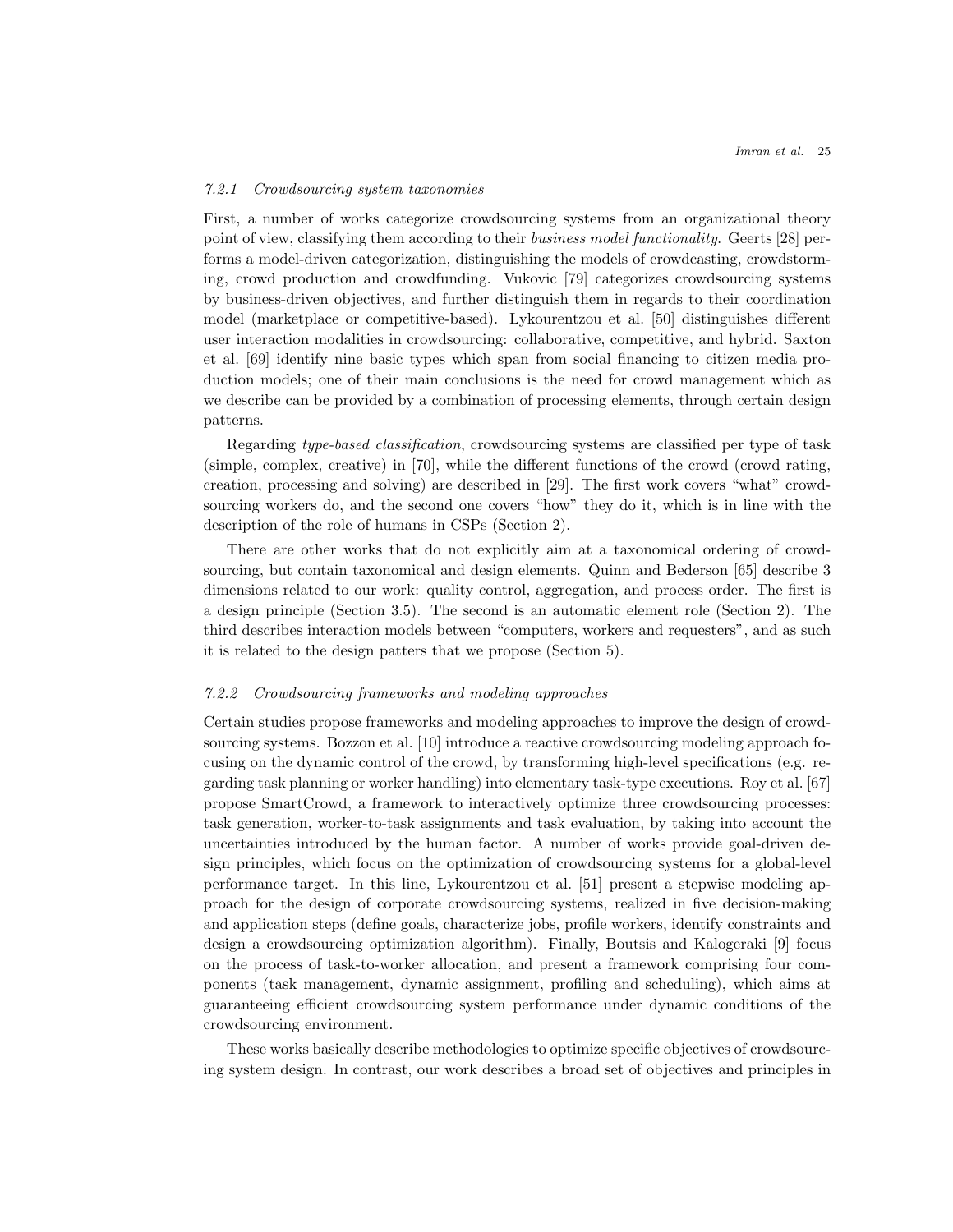a top-down manner (Section [3\)](#page-7-0), providing a framework against which specific design methodologies can be implemented by composing different elements (Section [4\)](#page-10-0).

## 7.3 Use Cases for CSPs

To the best of our knowledge, no prior work attempts to provide a general framework for engineering CSPs. However, there are works that describe CSP applications (without that specific name). We have already mentioned a number of these works in Section [2.](#page-2-0) Concrete examples include web table matching [\[20\]](#page-27-8), entity resolution [\[81\]](#page-31-6), or iterative text recognition [\[48\]](#page-29-13). A common element in them are high-throughput and low-latency requirements, which we capture in Section [3.](#page-7-0) There are also works describing real-time crowd-involving systems ("flash crowds" [\[45\]](#page-29-5)), such as the system by Mashhadi and Capra [\[53\]](#page-29-14) on quality control for user-contributed data in ubiquitous applications, the ones proposed by Bernstein et al. [\[4\]](#page-26-6) and Bigham et al. [\[7\]](#page-26-13), or the crisis response system described by Rogstadius et al. [\[66\]](#page-30-14) (the latter has been recently adapted to operate with AIDR, the application we describe as a use case in Section [6\)](#page-17-0).

An indicative example is CDAS [\[49\]](#page-29-2), a CSP system for data analytics applied to tasks of sentiment analysis and image tagging. CDAS includes a quality assurance mechanism that takes into account the performance deviations of crowdsourced processing by monitoring historical performance data to estimate each elements' accuracy (instantiation of the quality evaluation metric of Section [3.5\)](#page-10-2), as well as an online strategy to reduce waiting time (latency evaluation metric in our framework). Finally, systems using a mix of crowdsourced and automatic elements to achieve more efficient treatment of homogeneous data have been described, with two key examples described in [\[23,](#page-27-5) [80\]](#page-31-14).

Certain elements of our framework borrow notions from the success and limitations showcased in the above systems. As an example, the study of performance in terms of quality, cost and speed, mentioned in the above works, have been expanded into the evaluation metrics (Section [3\)](#page-7-0). Furthermore, several of the best practices illustrated above have been converted into design patterns (Section [5\)](#page-14-0).

## <span id="page-25-0"></span>8 Conclusions

Crowdsourced stream processing is a new computational frontier that combines high-speed processing with human intelligence. Its progress hinges upon the development of efficient algorithms, as well as on the design of software architectures that implement those algorithms into applications having impact on the real world. This paper introduces a generic framework that covers system-level properties and behavior, design principles, structural elements, compositions and patterns, to enable better designs for future CSP applications and to serve as a basis for the evaluation and re-engineering of existing ones.

Much remains to be done between the design of specific CSP applications solving concrete problems, and the development of general frameworks and best practices that can serve as a basis for those designs. This includes extending specialized taxonomies of CSPs, creating new metrics for their evaluation, expanding a catalog of design patterns, among many other tasks that remain open for future work.

## Acknowledgements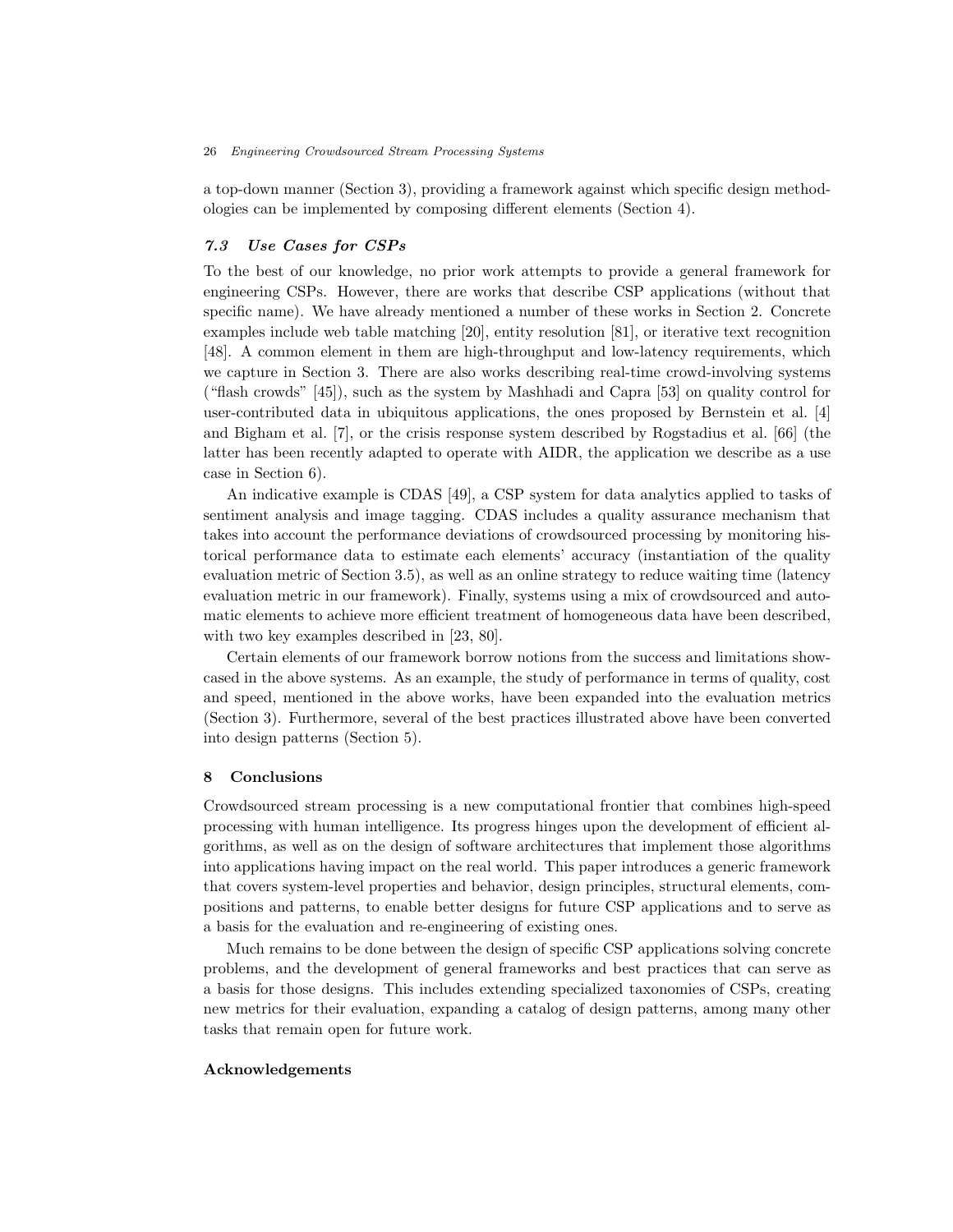The authors would like to thank Jakob Rogstadius and Ji Kim Lucas for their contributions in the development of AIDR.

## References

- <span id="page-26-4"></span>[1] C. C. Aggarwal, J. Han, J. Wang, and P. S. Yu. A framework for clustering evolving data streams. In Proc. of VLDB, pages 81–92, 2003.
- <span id="page-26-5"></span>[2] O. Alonso, D. E. Rose, and B. Stewart. Crowdsourcing for relevance evaluation. In ACM SigIR Forum, volume 42, pages 9–15. ACM, 2008.
- <span id="page-26-2"></span>[3] B. H. Banathy. A taste of systemics. The Primer Project, 1997.
- <span id="page-26-6"></span>[4] M. S. Bernstein, G. Little, R. C. Miller, B. Hartmann, M. S. Ackerman, D. R. Karger, D. Crowell, and K. Panovich. Soylent: a word processor with a crowd inside. In Proc. of UIST, pages 313–322. ACM, 2010.
- <span id="page-26-7"></span>[5] M. S. Bernstein, J. Brandt, R. C. Miller, and D. R. Karger. Crowds in two seconds: enabling realtime crowd-powered interfaces. In Proc. of UIST, pages 33–42. ACM, 2011.
- <span id="page-26-3"></span>[6] L. V. Bertalanffy. General System Theory: Foundations, Development, Applications. Geoohursdaorge Braziller, Inc, revised edition, 1969.
- <span id="page-26-13"></span>[7] J. P. Bigham, C. Jayant, H. Ji, G. Little, A. Miller, R. C. Miller, R. Miller, A. Tatarowicz, B. White, S. White, et al. Vizwiz: nearly real-time answers to visual questions. In Proc. of UIST, pages 333–342. ACM, 2010.
- <span id="page-26-10"></span>[8] C. Bockermann and H. Blom. Processing data streams with the rapidminer streamsplugin. In Proc. of the RapidMiner Community Meeting and Conference, 2012.
- <span id="page-26-9"></span>[9] I. Boutsis and V. Kalogeraki. Crowdsourcing under Real-Time constraints. In Parallel & Distributed Processing (IPDPS), 2013 IEEE 27th International Symposium on, pages 753–764. IEEE, May 2013.
- <span id="page-26-12"></span>[10] A. Bozzon, M. Brambilla, S. Ceri, and A. Mauri. Reactive crowdsourcing. In Proc. of WWW, pages 153–164, 2013.
- <span id="page-26-11"></span>[11] K. Broda, K. Clark, R. Miller, and A. Russo. Sage: a logical agent-based environment monitoring and control system. In Ambient Intelligence, pages 112–117. Springer, 2009.
- <span id="page-26-0"></span>[12] D. Carney, U. Cetintemel, M. Cherniack, C. Convey, S. Lee, G. Seidman, M. Stonebraker, N. Tatbul, and S. Zdonik. Monitoring streams: a new class of data management applications. In Proc. of VLDB, pages 215–226, 2002.
- <span id="page-26-1"></span>[13] S. Chandrasekaran, O. Cooper, A. Deshpande, M. J. Franklin, J. M. Hellerstein, W. Hong, S. Krishnamurthy, S. R. Madden, F. Reiss, and M. A. Shah. TelegraphCQ: continuous dataflow processing. In Proc. of SIGMOD, pages 668–668. ACM, 2003.
- <span id="page-26-8"></span>[14] P. Dai, C. H. Lin, Mausam, and D. S. Weld. POMDP-based control of workflows for crowdsourcing. Artificial Intelligence, 202:52–85, Sept. 2013.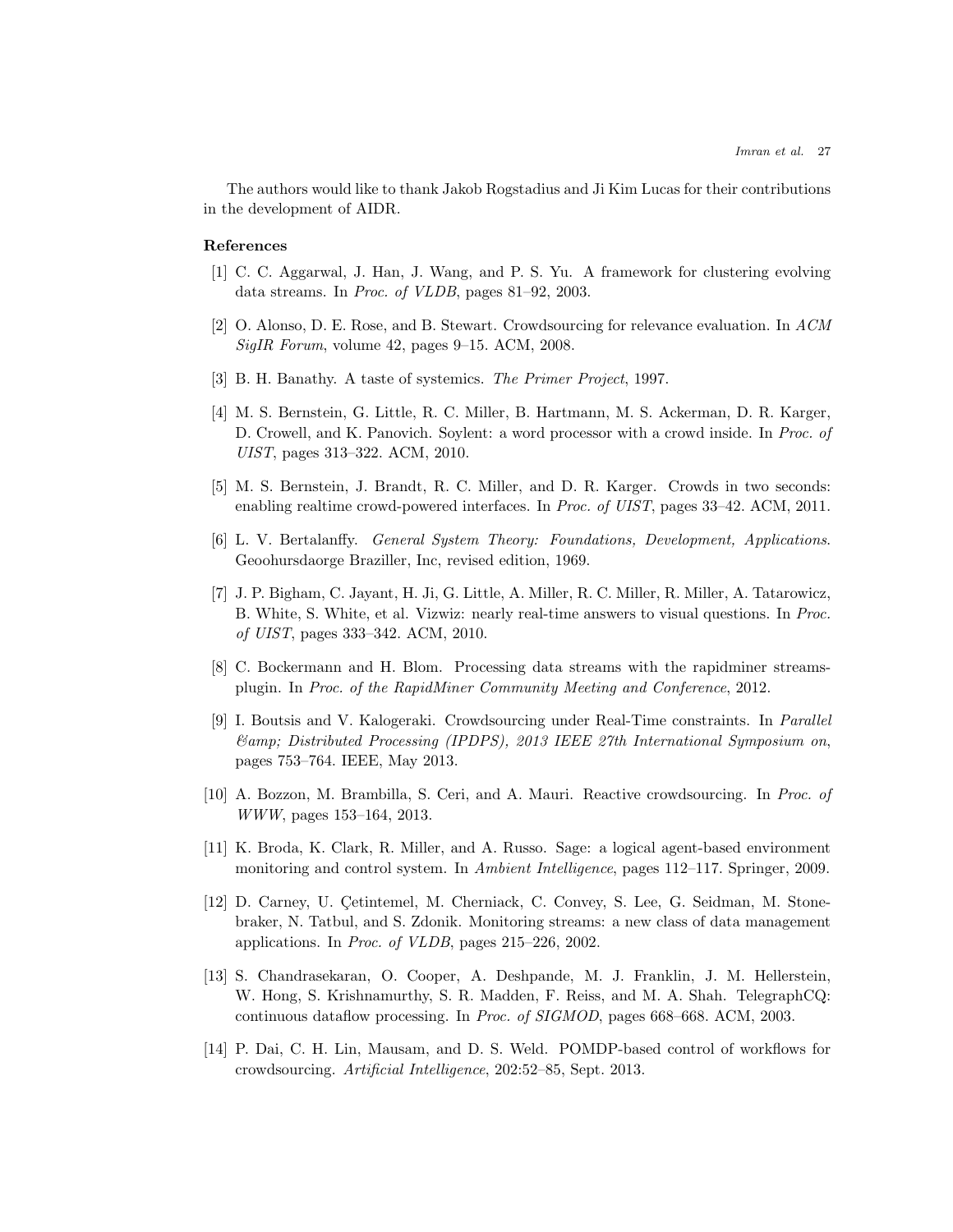- 28 Engineering Crowdsourced Stream Processing Systems
- <span id="page-27-2"></span>[15] H. Debar and A. Wespi. Aggregation and correlation of intrusion-detection alerts. In Recent Advances in Intrusion Detection, pages 85–103. Springer, 2001.
- <span id="page-27-3"></span>[16] G. Demartini, D. E. Difallah, and P. C. Mauroux. ZenCrowd: leveraging probabilistic reasoning and crowdsourcing techniques for large-scale entity linking. In Proc. of WWW, pages 469–478. ACM, 2012.
- <span id="page-27-12"></span>[17] A. Demers, J. Gehrke, M. Hong, M. Riedewald, and W. White. Towards expressive publish/subscribe systems. In Advances in Database Technology-EDBT 2006, pages 627– 644. Springer, 2006.
- <span id="page-27-0"></span>[18] J. L. G. Dietz and J. A. P. Hoogervorst. Enterprise ontology in enterprise engineering. In Proc. of SAC, pages 572–579. ACM, 2008.
- <span id="page-27-1"></span>[19] A. Doan, R. Ramakrishnan, and A. Y. Halevy. Crowdsourcing systems on the world-wide web. Communications of the ACM, 54(4):86–96, 2011.
- <span id="page-27-8"></span>[20] J. Fan, M. Lu, B. C. Ooi, W.-C. Tan, and M. Zhang. A hybrid machine-crowdsourcing system for matching web tables. Technical report, National University of Singapore, 2013.
- <span id="page-27-4"></span>[21] T. Finin, W. Murnane, A. Karandikar, N. Keller, J. Martineau, and M. Dredze. Annotating named entities in twitter data with crowdsourcing. In Proc. of the NAACL HLT 2010 Workshop on Creating Speech and Language Data with Amazon's Mechanical Turk, pages 80–88. ACL, 2010.
- <span id="page-27-6"></span>[22] A. Finnerty, P. Kucherbaev, S. Tranquillini, and G. Convertino. Keep it simple: Reward and task design in crowdsourcing. In Proc. of Italian CHI, 2013.
- <span id="page-27-5"></span>[23] M. J. Franklin, D. Kossmann, T. Kraska, S. Ramesh, and R. Xin. CrowdDB: answering queries with crowdsourcing. In Proc. of SIGMOD, pages 61–72. ACM, 2011.
- <span id="page-27-11"></span>[24] J. D. Fraustino, B. Liu, and Y. Jin. Social media use during disasters: A review of the knowledge base and gaps (final report, start). Technical report, Human Factors/Behavioral Sciences Division, Science and Technology Directorate, U.S. Department of Homeland Security, College Park, MD, USA, 2012.
- <span id="page-27-10"></span>[25] E. Gamma, R. Helm, R. Johnson, and J. Vlissides. Design Patterns: Elements of Reusable Object-Oriented Software. Addison-Wesley Professional, Nov. 1994.
- <span id="page-27-7"></span>[26] J. Gao, X. Liu, B. C. Ooi, H. Wang, and G. Chen. An online cost sensitive decisionmaking method in crowdsourcing systems. In Proc. of SIGMOD, pages 217–228. ACM, 2013.
- <span id="page-27-9"></span>[27] B. Gedik, H. Andrade, K.-L. Wu, P. S. Yu, and M. Doo. SPADE: the system S declarative stream processing engine. In Proc. of SIGMOD, pages 1123–1134. ACM, 2008.
- <span id="page-27-13"></span>[28] S. A. M. Geerts. Discovering crowdsourcing theory, classification and directions for use. Master's thesis, Eindhoven University of Technology, 2009.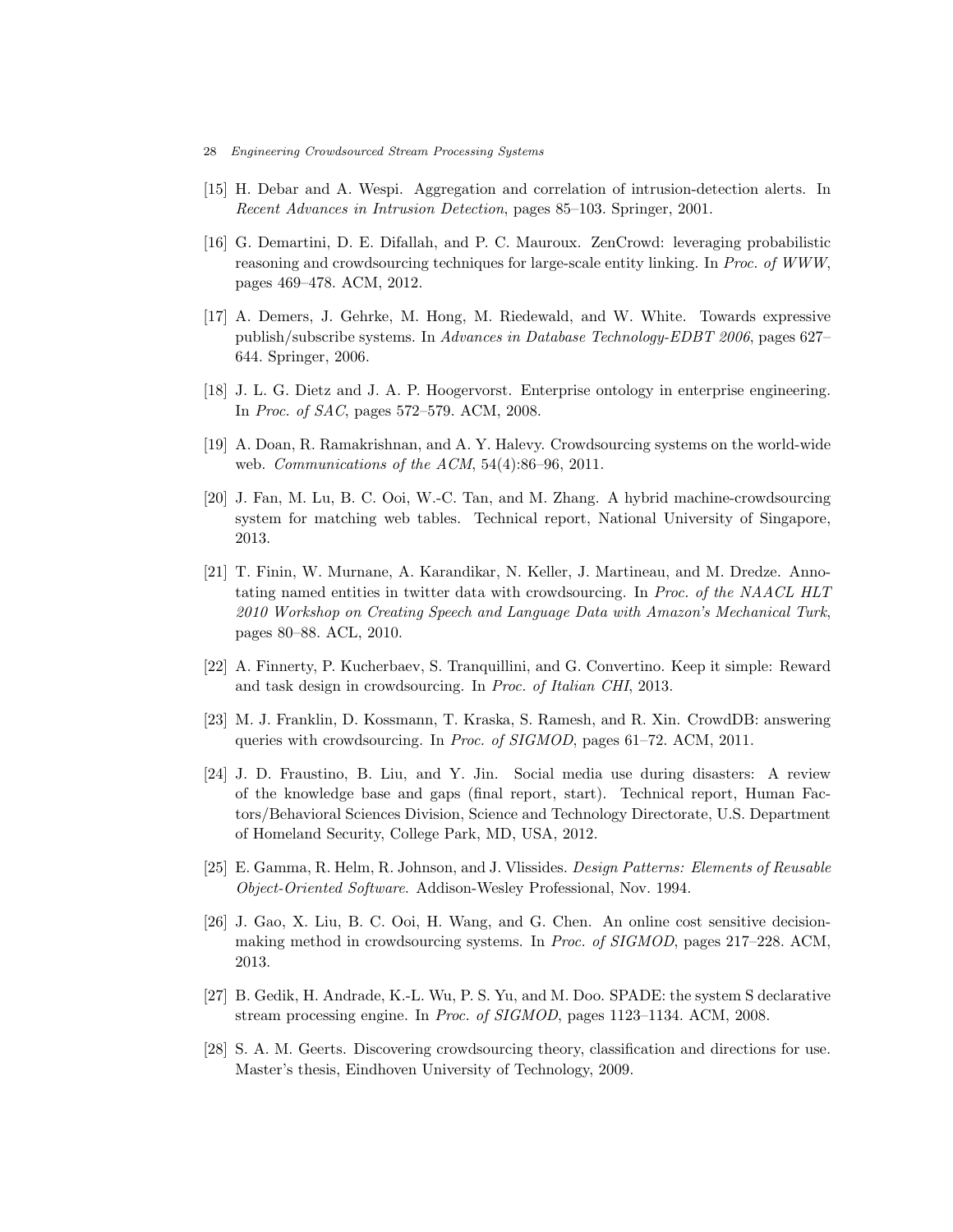- <span id="page-28-0"></span>[29] D. Geiger, M. Rosemann, and E. Fielt. Crowdsourcing information systems - a systems theory perspective. In 22nd Australasian Conf. on Information Systems, Nov. 2011.
- <span id="page-28-6"></span>[30] G. Goel, A. Nikzad, and A. Singla. Allocating tasks to workers with matching constraints: Truthful mechanisms for crowdsourcing markets. In Proceedings of the Companion Publication of the 23rd International Conference on World Wide Web Companion, WWW Companion '14, pages 279–280, Republic and Canton of Geneva, Switzerland, 2014. International World Wide Web Conferences Steering Committee. ISBN 978-1-4503-2745-9.
- <span id="page-28-5"></span>[31] J. Heer and M. Bostock. Crowdsourcing graphical perception: using mechanical turk to assess visualization design. In Proc. of SIGCHI, pages 203–212. ACM, 2010.
- <span id="page-28-2"></span>[32] C.-J. Ho and J. W. Vaughan. Online task assignment in crowdsourcing markets. In AAAI, 2012.
- <span id="page-28-7"></span>[33] H. Hodson. Online juries help curb bad gamer behaviour. New Scientist, (2912), Apr. 2013.
- <span id="page-28-4"></span>[34] J. J. Horton and L. B. Chilton. The labor economics of paid crowdsourcing. In Proc. of ACM Electronic Commerce, pages 209–218. ACM, 2010.
- <span id="page-28-8"></span>[35] A. L. Hughes and L. Palen. Twitter adoption and use in mass convergence and emergency events. Int. Journal of Emergency Management, 6(3):248–260, 2009.
- <span id="page-28-9"></span>[36] A. L. Hughes, S. Peterson, and L. Palen. Social media in emergency management. In J. E. Trainor and T. Subbio, editors, Issues in Disaster Science and Management: A Critical Dialogue Between Scientists and Emergency Managers. FEMA in Higher Education Program, 2014.
- <span id="page-28-11"></span>[37] M. Imran, S. Elbassuoni, C. Castillo, F. Diaz, and P. Meier. Practical extraction of disaster-relevant information from social media. In Proc. of Workshop on Social Media Data for Disaster Management, WWW '13 Companion, pages 1021–1024. ACM/IW3C2, 2013.
- <span id="page-28-1"></span>[38] M. Imran, S. M. Elbassuoni, C. Castillo, F. Diaz, and P. Meier. Extracting information nuggets from disaster-related messages in social media. In Proc. of ISCRAM, Baden-Baden, Germany, 2013.
- <span id="page-28-12"></span>[39] M. Imran, C. Castillo, J. Lucas, P. Meier, and S. Vieweg. Aidr: Artificial intelligence for disaster response. In Proceedings of the companion publication of the 23rd international conference on World wide web companion, pages 159–162. International World Wide Web Conferences Steering Committee, 2014.
- <span id="page-28-10"></span>[40] M. Imran, C. Castillo, J. Lucas, M. Patrick, and J. Rogstadius. Coordinating human and machine intelligence to classify microblog communications in crises. Proc. of ISCRAM, 2014.
- <span id="page-28-3"></span>[41] P. G. Ipeirotis, F. Provost, and J. Wang. Quality management on amazon mechanical turk. In Proc. of Workshop on Human Computation, pages 64–67. ACM, 2010.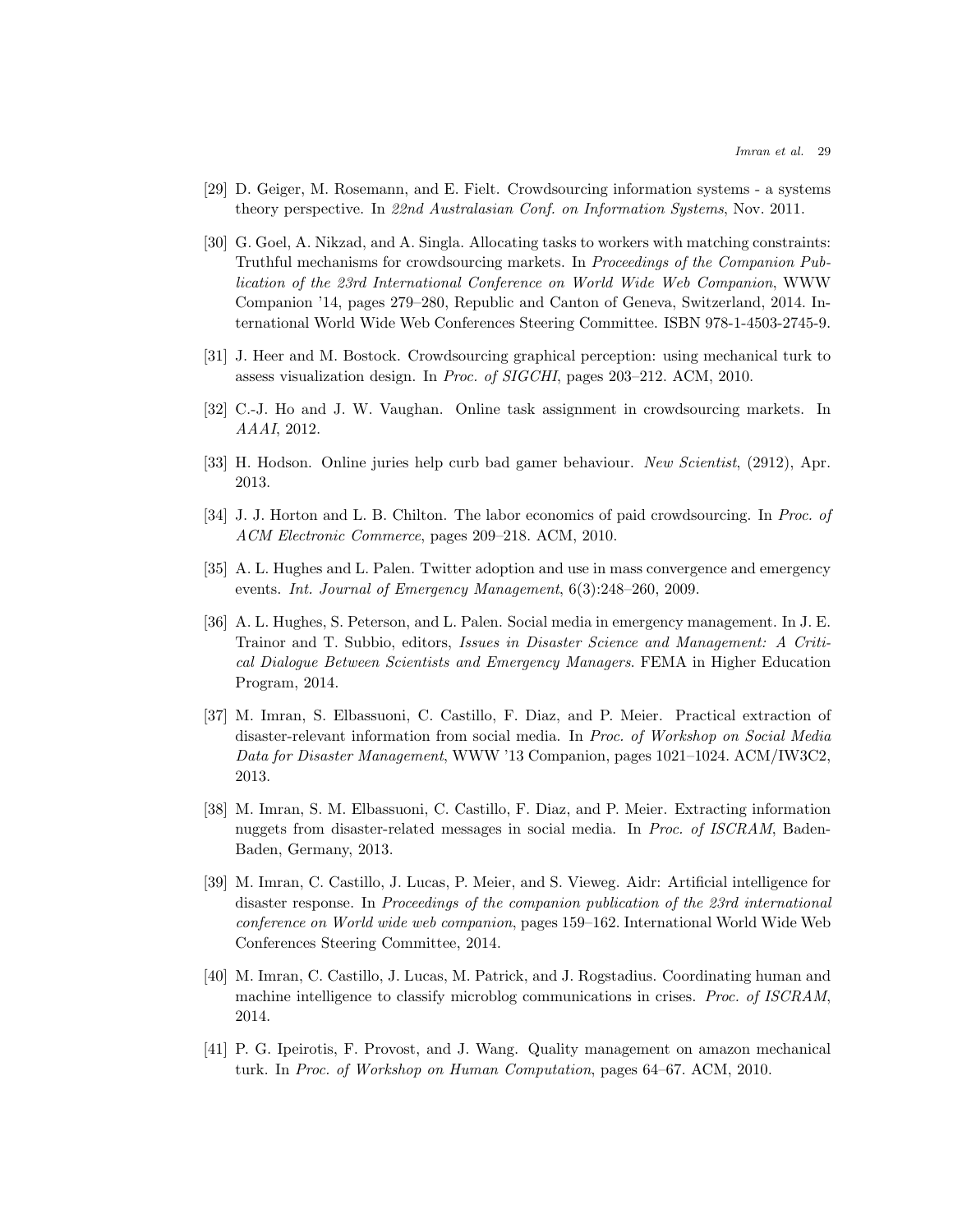- 30 Engineering Crowdsourced Stream Processing Systems
- <span id="page-29-3"></span>[42] E. Kamar, S. Hacker, and E. Horvitz. Combining human and machine intelligence in large-scale crowdsourcing. In Proc. of AAMAS, pages 467–474. International Foundation for Autonomous Agents and Multiagent Systems, 2012.
- <span id="page-29-6"></span>[43] G. Kazai. An exploration of the influence that task parameters have on the performance of the crowds. In CrowdConf, Oct. 2010.
- <span id="page-29-8"></span>[44] G. Kazai, J. Kamps, and N. Milic-Frayling. An analysis of human factors and label accuracy in crowdsourcing relevance judgments. Information Retrieval, pages 138–178, 2013.
- <span id="page-29-5"></span>[45] A. Kittur, J. V. Nickerson, M. Bernstein, E. Gerber, A. Shaw, J. Zimmerman, M. Lease, and J. Horton. The future of crowd work. In Proc. of CSCW, pages 1301–1318. ACM, 2013.
- <span id="page-29-10"></span>[46] A. Kulkarni, M. Can, and B. Hartmann. Collaboratively crowdsourcing workflows with turkomatic. In Proc. of CSCW, pages 1003–1012. ACM, 2012.
- <span id="page-29-1"></span>[47] J. Lin, E. Keogh, S. Lonardi, and B. Chiu. A symbolic representation of time series, with implications for streaming algorithms. In Proc. of SIGMOD, pages 2–11. ACM, 2003.
- <span id="page-29-13"></span>[48] G. Little, L. B. Chilton, M. Goldman, and R. C. Miller. TurKit: tools for iterative tasks on mechanical turk. In Proc. of the ACM SIGKDD Workshop on Human Computation, HCOMP '09, pages 29–30. ACM, 2009.
- <span id="page-29-2"></span>[49] X. Liu, M. Lu, B. C. Ooi, Y. Shen, S. Wu, and M. Zhang. CDAS: a crowdsourcing data analytics system. Proc. of VLDB, 5(10):1040–1051, 2012.
- <span id="page-29-11"></span>[50] I. Lykourentzou, D. J. Vergados, and V. Loumos. Collective intelligence system engineering. In Proc. of MEDES. ACM, 2009.
- <span id="page-29-12"></span>[51] I. Lykourentzou, D. Vergados, K. Papadaki, and Y. Naudet. Guided crowdsourcing for collective work coordination in corporate environments. In Proc. of Computational Collective Intelligence, volume 8083, pages 90–99. Springer Berlin Heidelberg, 2013.
- <span id="page-29-0"></span>[52] N. Marz and contributors. Storm project. <http://storm-project.net/>, 2013.
- <span id="page-29-14"></span>[53] A. J. Mashhadi and L. Capra. Quality control for real-time ubiquitous crowdsourcing. In Proc. of workshop on ubiquitous crowdsourcing, 2011.
- <span id="page-29-7"></span>[54] W. Mason and D. J. Watts. Financial incentives and the "performance of crowds". SIGKDD Explor. Newsl., 11:100–108, May 2010.
- <span id="page-29-9"></span>[55] M. Mcgowran. Facebook outsources dirty-content clean-up to offshore moderators, March 2012.
- <span id="page-29-4"></span>[56] M. Mendes, P. Bizarro, and P. Marques. A performance study of event processing systems. In R. Nambiar and M. Poess, editors, Performance Evaluation and Benchmarking, volume 5895, pages 221–236. Springer Berlin Heidelberg, 2009.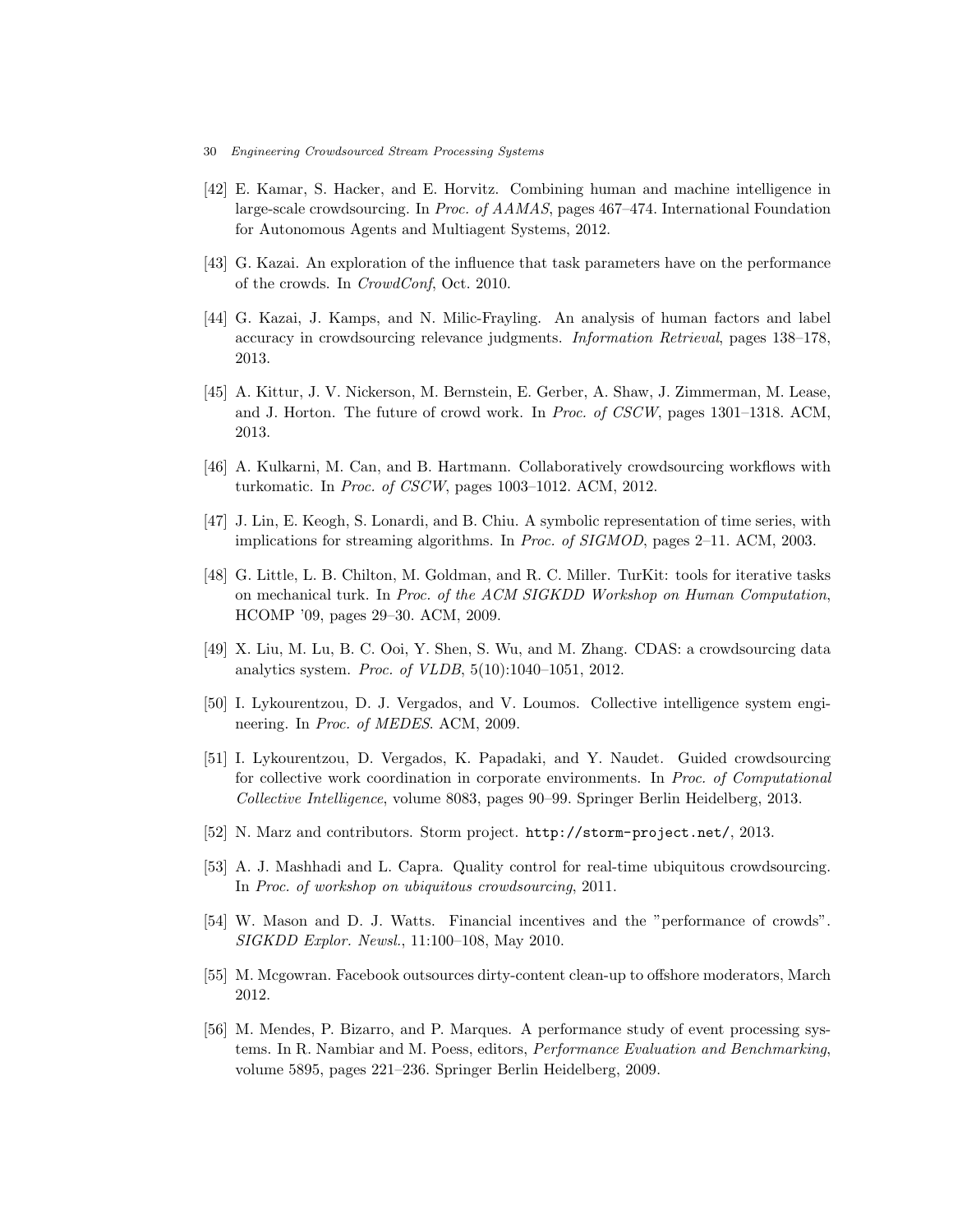- <span id="page-30-2"></span>[57] S. Muthukrishnan. Data streams: Algorithms and applications. Now Publishers Inc, 2005.
- <span id="page-30-3"></span>[58] Y. Naudet and I. Lykourentzou. Personalisation in crowd systems. In (submitted to) the 9th Int. Workshop on Semantic and Social Media Adaptation and Personalization (SMAP2014), 2014.
- <span id="page-30-1"></span>[59] Y. Naudet, T. Latour, W. Guedria, and D. Chen. Towards a systemic formalisation of interoperability. Computers in Industry,  $61(2):176 - 185$ , 2010.
- <span id="page-30-0"></span>[60] L. Neumeyer, B. Robbins, A. Nair, and A. Kesari. S4: Distributed stream computing platform. In Proc. of ICWM Workshops, pages 170–177. IEEE, 2010.
- <span id="page-30-7"></span>[61] J. Noronha, E. Hysen, H. Zhang, and K. Z. Gajos. Platemate: crowdsourcing nutritional analysis from food photographs. In Proc. of UIST, pages 1–12. ACM, 2011.
- <span id="page-30-9"></span>[62] A. Olteanu, C. Castillo, F. Diaz, and S. Vieweg. CrisisLex: A lexicon for collecting and filtering microblogged communications in crises. In Proc. of ICWSM, 2014.
- <span id="page-30-5"></span>[63] H. Om and A. Kundu. A hybrid system for reducing the false alarm rate of anomaly intrusion detection system. In Proc. of RAIT, pages 131–136. IEEE, 2012.
- <span id="page-30-6"></span>[64] A. Parameswaran, A. D. Sarma, H. Garcia-Molina, N. Polyzotis, and J. Widom. Humanassisted graph search: it's okay to ask questions. Proc. of VLDB, 4(5):267–278, 2011.
- <span id="page-30-13"></span>[65] A. J. Quinn and B. B. Bederson. Human computation: a survey and taxonomy of a growing field. In Proc. of SIGCHI, pages 1403–1412. ACM, 2011.
- <span id="page-30-14"></span>[66] J. Rogstadius, V. Kostakos, J. Laredo, and M. Vukovic. Towards real-time emergency response using CrowdSupported analysis of social media. In CHI Workshop on Crowdsourcing and Human Computation: Systems, Studies and Platforms, 2011.
- <span id="page-30-4"></span>[67] S. B. Roy, I. Lykourentzou, S. Thirumuruganathan, S. Amer-Yahia, and G. Das. Crowds, not drones: Modeling human factors in interactive crowdsourcing. DBCrowd 2013, page 39, 2013.
- <span id="page-30-8"></span>[68] S. Roy Chowdhury, M. Imran, M. R. Asghar, S. Amer-Yahia, and C. Castillo. Tweet4act: Using incident-specific profiles for classifying crisis-related messages. In 10th International ISCRAM Conference, 2013.
- <span id="page-30-11"></span>[69] G. D. Saxton, O. Oh, and R. Kishore. Rules of crowdsourcing: Models, issues, and systems of control. Information Systems Management, 30(1):2–20, Jan. 2013.
- <span id="page-30-12"></span>[70] E. Schenk and C. Guittard. Towards a characterization of crowdsourcing practices. Journal of Innovation Economics, 2011.
- <span id="page-30-10"></span>[71] N. P. Schultz-Møller, M. Migliavacca, and P. Pietzuch. Distributed complex event processing with query rewriting. In Proc. of the Third ACM International Conf. on Distributed Event-Based Systems, page 4. ACM, 2009.